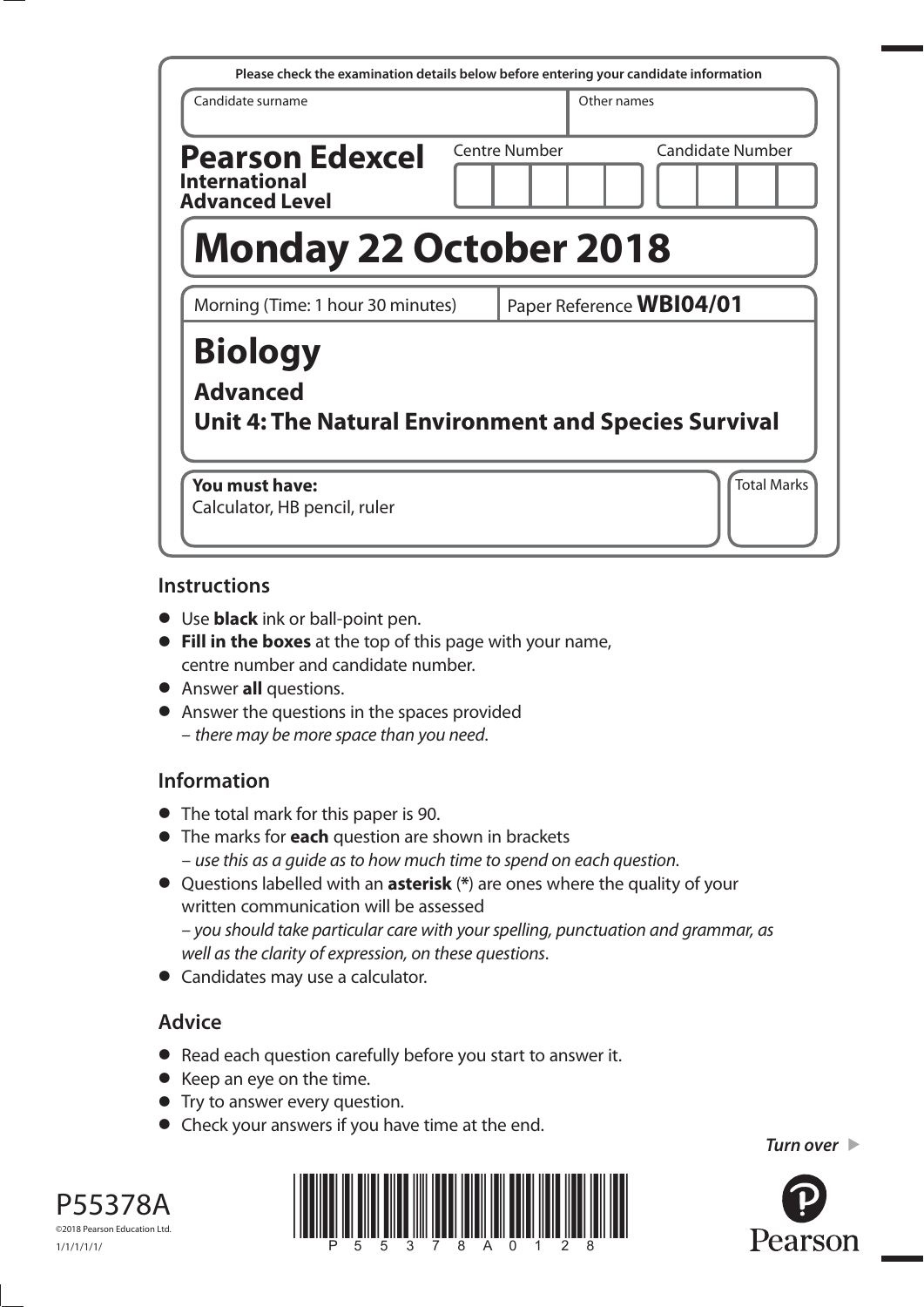|          |   | Spoilage of food results from decomposition of the organic matter by                                                                                                  |     |
|----------|---|-----------------------------------------------------------------------------------------------------------------------------------------------------------------------|-----|
|          |   | microorganisms.                                                                                                                                                       |     |
|          |   | Food can be preserved in a number of different ways to prevent spoilage.<br>(a) (i) Put a cross $\boxtimes$ in the box next to the organic molecules that can make up |     |
|          |   | organic matter.                                                                                                                                                       |     |
| $\times$ |   | A carbohydrate and water                                                                                                                                              | (1) |
| $\times$ | B | lipid and protein                                                                                                                                                     |     |
| X        | C | lipid and water                                                                                                                                                       |     |
| $\times$ | D | protein and water                                                                                                                                                     |     |
|          |   |                                                                                                                                                                       |     |
|          |   | (ii) Put a cross $\boxtimes$ in the box next to the microorganisms responsible for<br>decomposition.                                                                  |     |
| $\times$ | A | bacteria and fungi                                                                                                                                                    | (1) |
| ×        | B | bacteria and viruses                                                                                                                                                  |     |
|          |   | <b>C</b> fungi and maggots                                                                                                                                            |     |
|          |   | <b>D</b> fungi and viruses                                                                                                                                            |     |
|          |   |                                                                                                                                                                       |     |
|          |   |                                                                                                                                                                       |     |
|          |   |                                                                                                                                                                       |     |
|          |   |                                                                                                                                                                       |     |
|          |   |                                                                                                                                                                       |     |
|          |   |                                                                                                                                                                       |     |
|          |   |                                                                                                                                                                       |     |
|          |   |                                                                                                                                                                       |     |
|          |   |                                                                                                                                                                       |     |
|          |   |                                                                                                                                                                       |     |

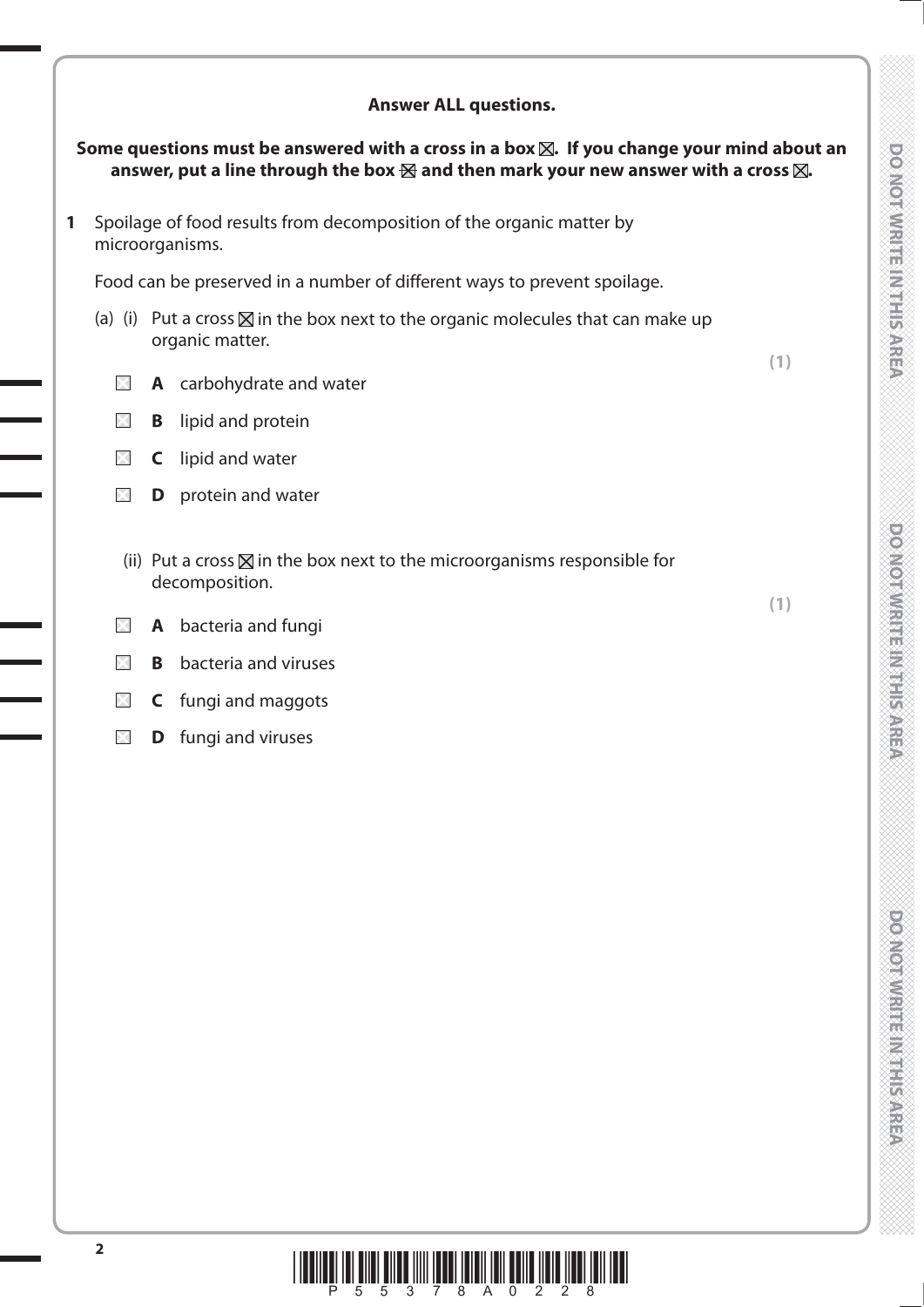| (b) Below is a list of some methods used to preserve food:<br>pasteurising (heating to high temperatures)<br>$\bullet$<br>vacuum packing (removing air)<br>$\bullet$<br>pickling in vinegar (vinegar has a pH of 2.5)<br>adding salt. |     |
|---------------------------------------------------------------------------------------------------------------------------------------------------------------------------------------------------------------------------------------|-----|
| Explain how each of these methods preserves food.                                                                                                                                                                                     |     |
| (i) Pasteurising                                                                                                                                                                                                                      |     |
|                                                                                                                                                                                                                                       | (2) |
|                                                                                                                                                                                                                                       |     |
|                                                                                                                                                                                                                                       |     |
|                                                                                                                                                                                                                                       |     |
|                                                                                                                                                                                                                                       |     |
| (ii) Vacuum packing                                                                                                                                                                                                                   | (2) |
|                                                                                                                                                                                                                                       |     |
|                                                                                                                                                                                                                                       |     |
|                                                                                                                                                                                                                                       |     |
|                                                                                                                                                                                                                                       |     |
|                                                                                                                                                                                                                                       |     |
|                                                                                                                                                                                                                                       |     |
|                                                                                                                                                                                                                                       |     |
|                                                                                                                                                                                                                                       |     |
|                                                                                                                                                                                                                                       |     |
|                                                                                                                                                                                                                                       |     |
|                                                                                                                                                                                                                                       |     |



**PONOTWRITEINTHIS AREA** 

**PONOTWRITEINTHIS AREA**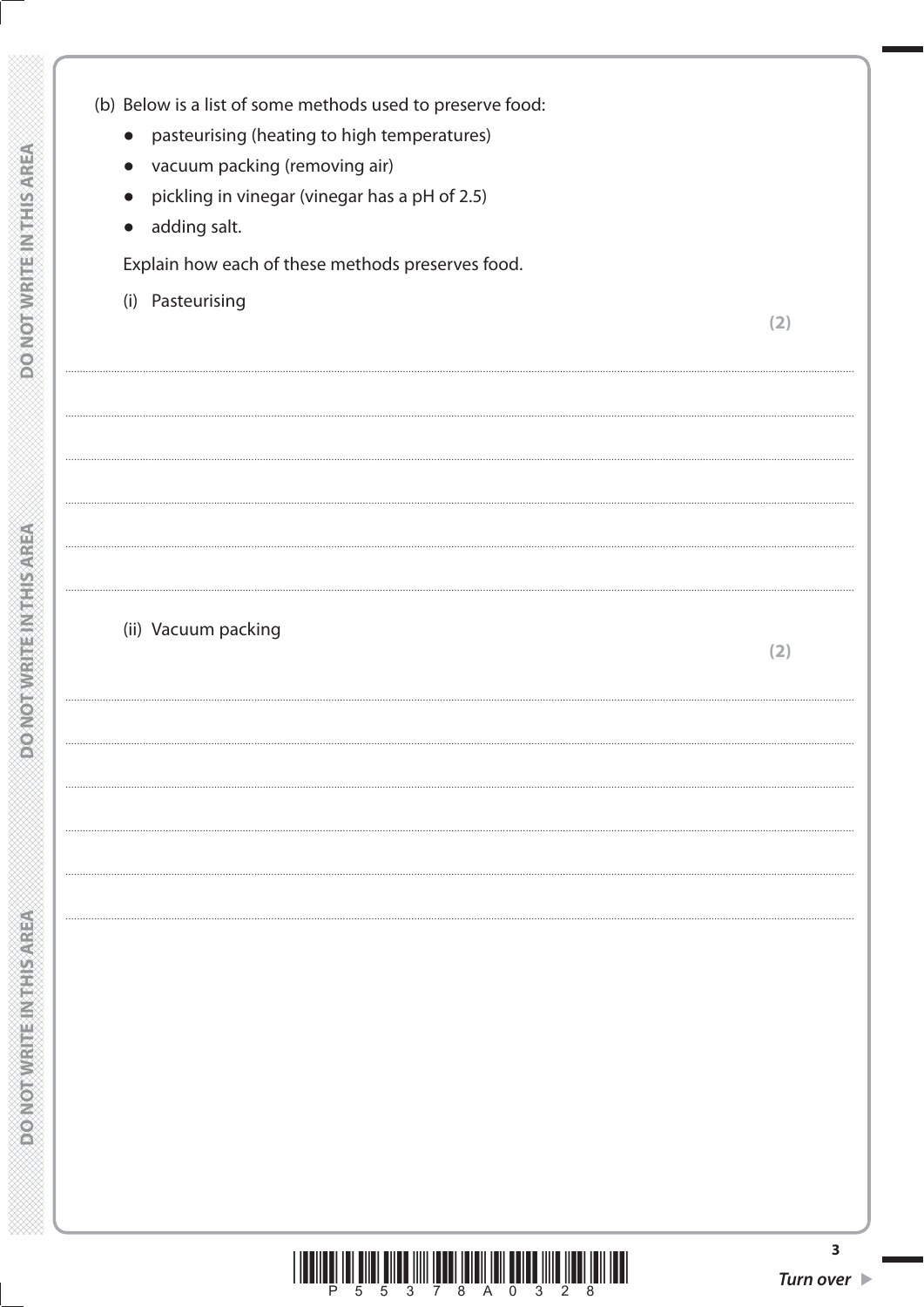| (iii) Pickling in vinegar | (2)<br>.                          |
|---------------------------|-----------------------------------|
|                           | .<br>.                            |
| (iv) Adding salt          |                                   |
|                           | (2)<br>                           |
|                           | .<br>.                            |
|                           | (Total for Question 1 = 10 marks) |
|                           |                                   |
|                           |                                   |
| 4                         |                                   |

 $\frac{1}{2}$   $\frac{1}{2}$   $\frac{1}{2}$   $\frac{1}{2}$   $\frac{1}{2}$   $\frac{1}{2}$   $\frac{1}{2}$   $\frac{1}{2}$   $\frac{1}{2}$   $\frac{1}{2}$   $\frac{1}{2}$   $\frac{1}{2}$   $\frac{1}{2}$   $\frac{1}{2}$   $\frac{1}{2}$   $\frac{1}{2}$   $\frac{1}{8}$   $\frac{1}{2}$   $\frac{1}{8}$   $\frac{1}{11}$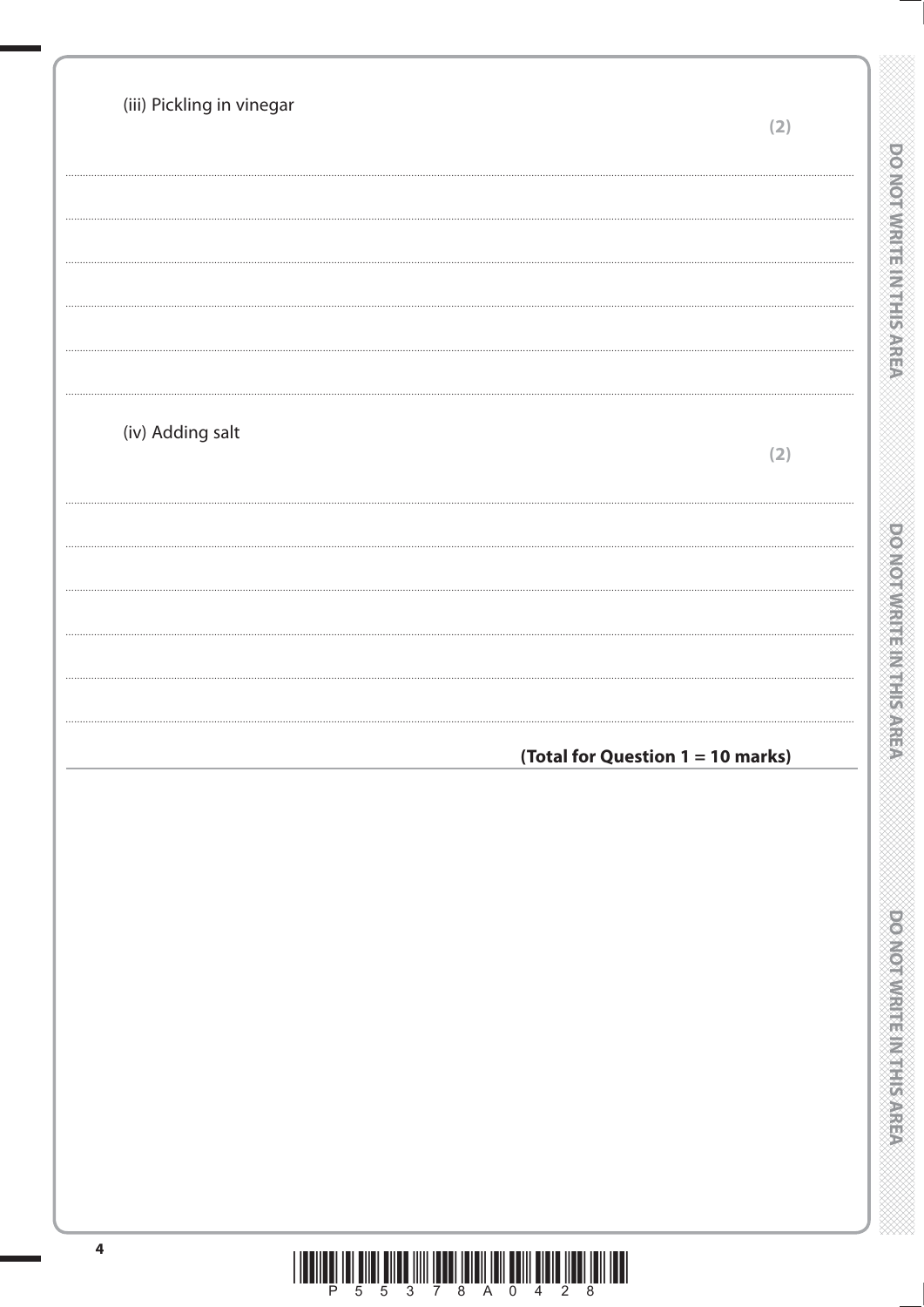- **2** Photosynthesis involves the light-dependent and light-independent reactions.
	- (a) The diagram below shows part of photosynthesis.



- **A** GALP
- **B** hydrogen
- **C** oxygen
- **D** water
- (ii) Put a cross  $\boxtimes$  in the box next to the row in the table that correctly identifies molecule **Q** and molecule **R**.

|                   | <b>Molecule Q</b> | <b>Molecule R</b> |
|-------------------|-------------------|-------------------|
| A<br>$\mathbb{X}$ | ATP               | carbon dioxide    |
| B<br>$\mathbb{E}$ | ATP               | oxidised NADP     |
| $\boxtimes$ C     | carbon dioxide    | reduced NADP      |
| D                 | reduced NADP      | ΔTΡ               |

**(1)**

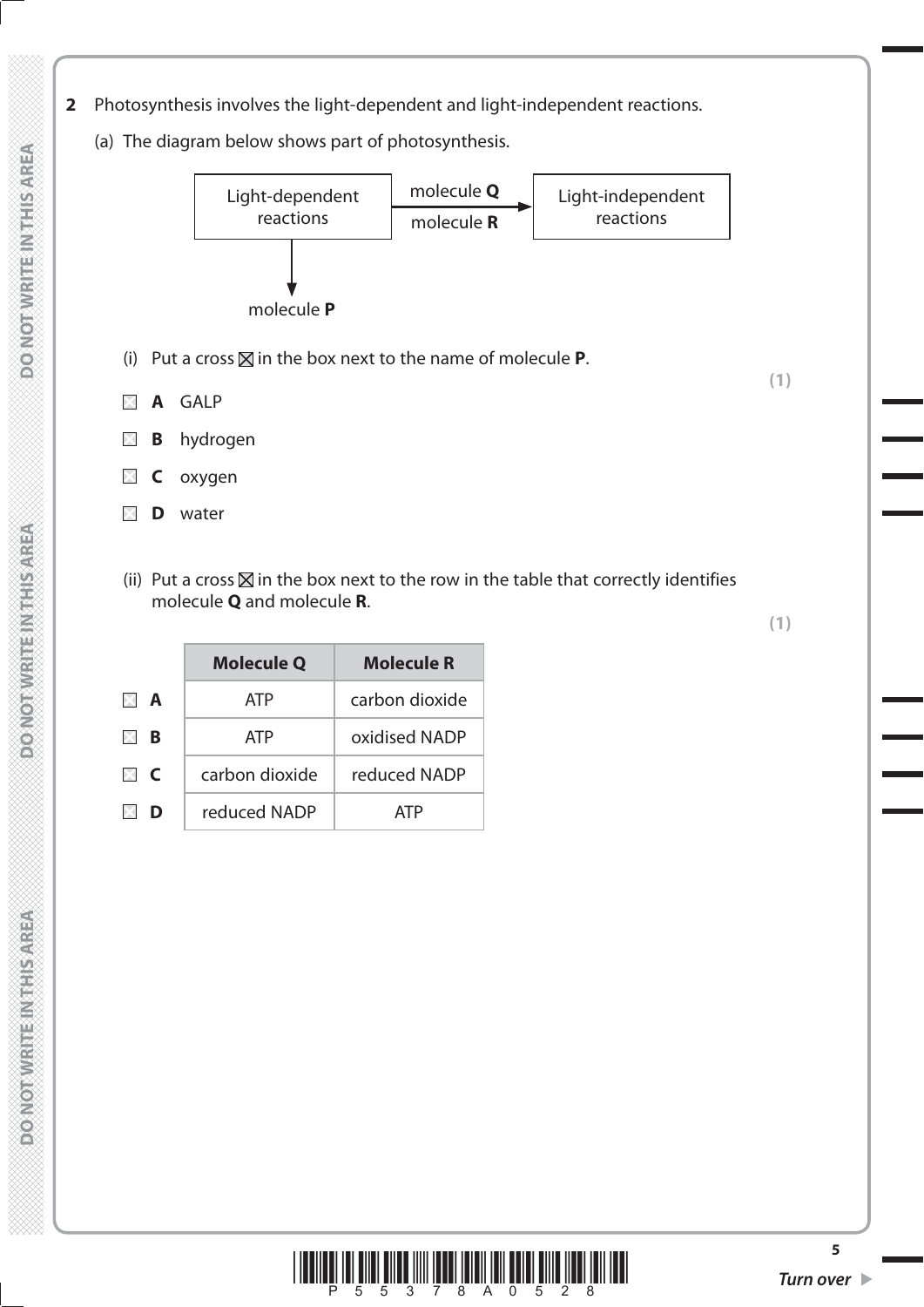(b) A study compared the rate of photosynthesis in two varieties of rice plant, B and C. The study also compared the concentration of organic nitrogen and RUBISCO in the leaves of these plants.

The graphs below show the results of this study.



(i) The rate of photosynthesis was measured in  $\mu$ mol m<sup>-2</sup> s<sup>-1</sup>.

Suggest what was measured to obtain these units for the rate of photosynthesis.

 $(3)$ 

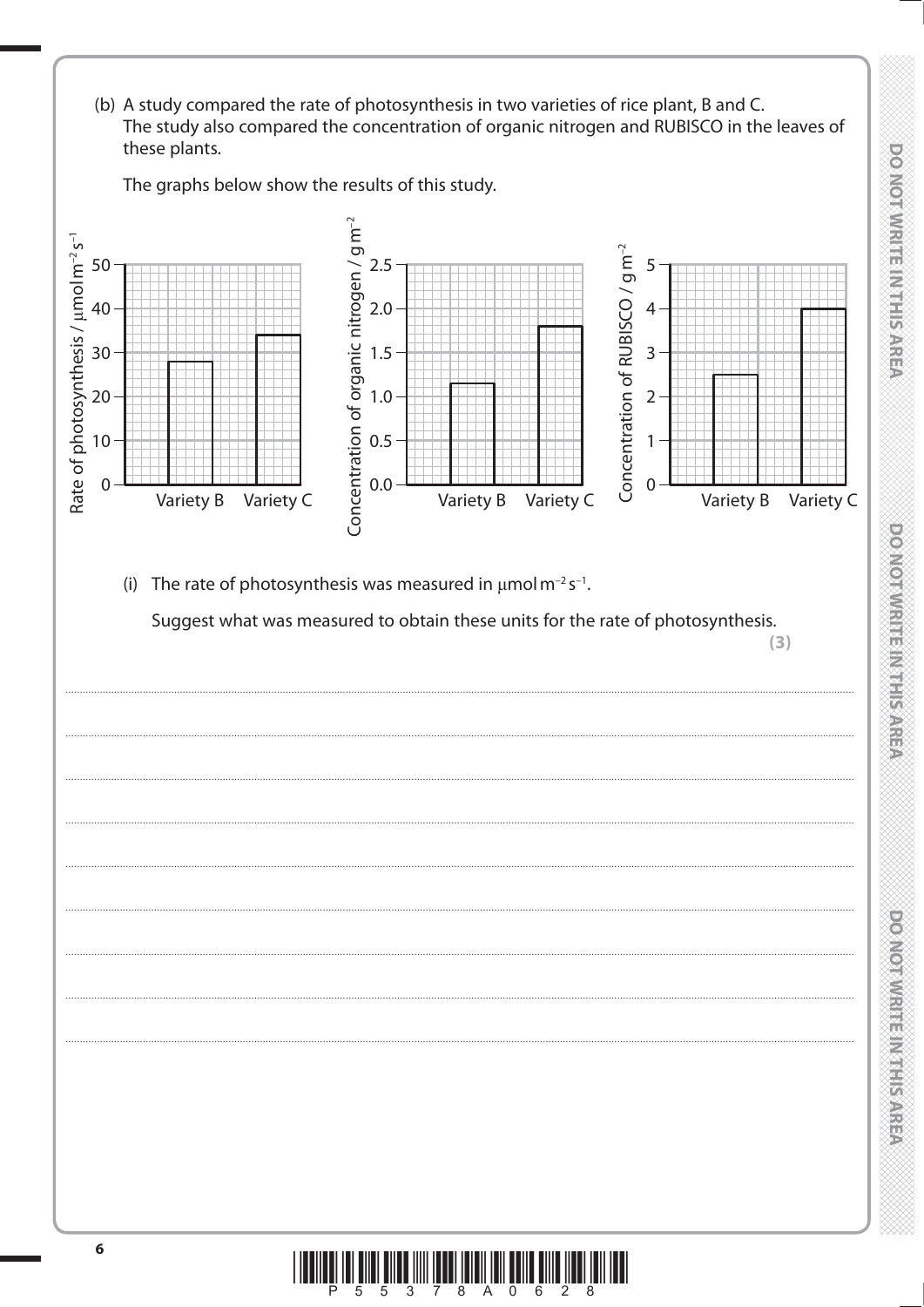| (ii) Explain how the leaves obtain nitrogen.                                 | (2)                               |
|------------------------------------------------------------------------------|-----------------------------------|
|                                                                              |                                   |
|                                                                              |                                   |
|                                                                              |                                   |
|                                                                              |                                   |
|                                                                              |                                   |
| (iii) Explain why the concentration of organic nitrogen has an effect on the |                                   |
| content of RUBISCO and on the rate of photosynthesis.                        | (3)                               |
|                                                                              |                                   |
|                                                                              |                                   |
|                                                                              |                                   |
|                                                                              |                                   |
|                                                                              |                                   |
|                                                                              |                                   |
|                                                                              |                                   |
|                                                                              |                                   |
|                                                                              | (Total for Question 2 = 10 marks) |
|                                                                              |                                   |
|                                                                              |                                   |
|                                                                              |                                   |
|                                                                              |                                   |
|                                                                              |                                   |
|                                                                              |                                   |



 $\overline{z}$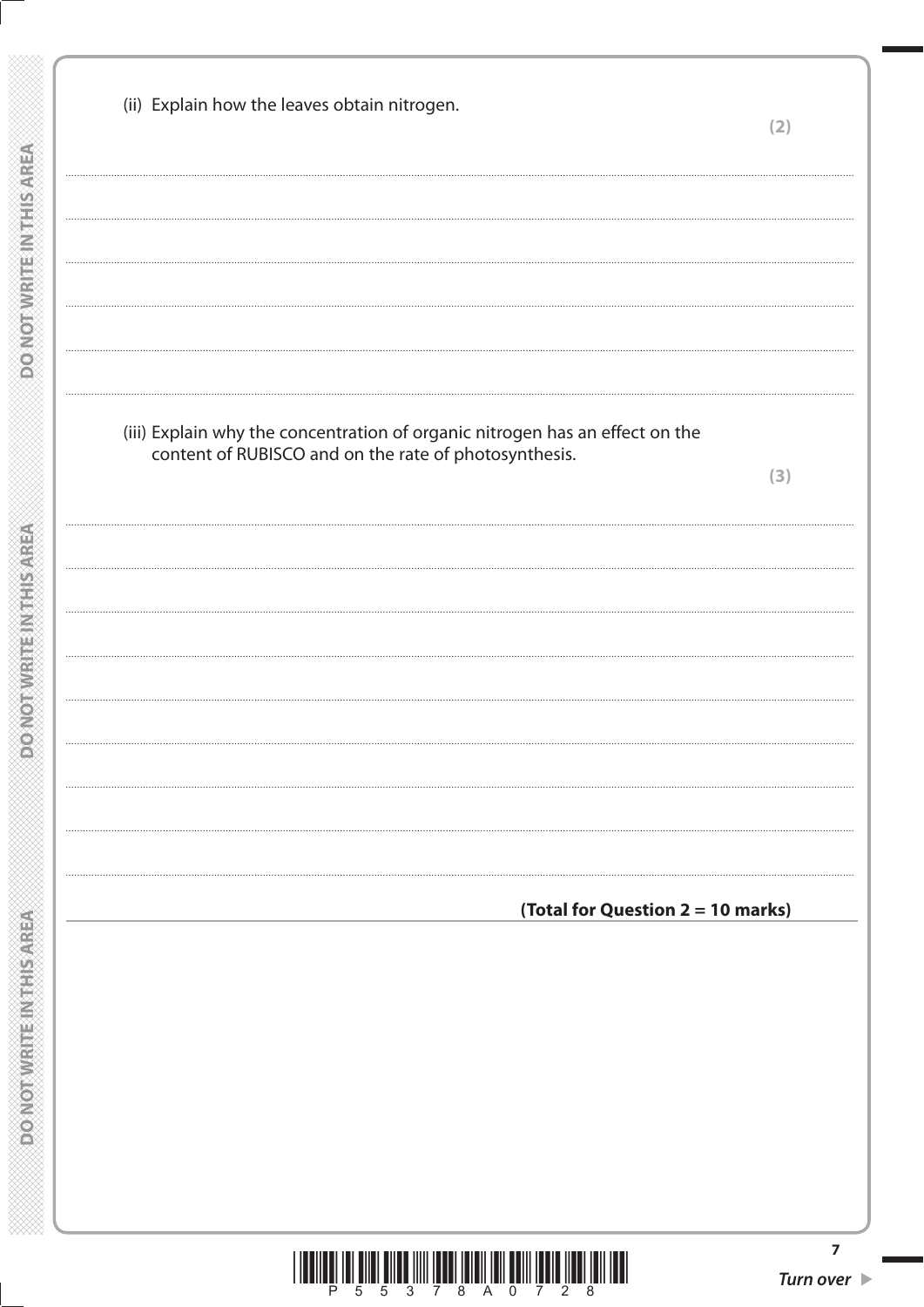**3** Scientists have found antibiotic-resistant bacteria in a number of species of shark in the Atlantic coastal waters around the USA.

Some of these sharks are eaten by people.

 The table below shows three species of shark and some of the antibiotics to which bacteria in these sharks are resistant.

| <b>Species of shark</b> | <b>Antibiotic</b>                                               |
|-------------------------|-----------------------------------------------------------------|
| <b>Bull shark</b>       | chloramphenicol<br>gentamicin<br>penicillin<br>sulfamethoxazole |
| Nurse shark             | amikacin<br>chloramphenicol<br>penicillin<br>sulfamethoxazole   |
| Spinner shark           | cefotaxime<br>chloramphenicol<br>penicillin<br>sulfamethoxazole |

(a) (i) Suggest how the sharks became contaminated with antibiotic-resistant bacteria.

....................................................................................................................................................................................................................................................................................

....................................................................................................................................................................................................................................................................................

....................................................................................................................................................................................................................................................................................

**(1)**

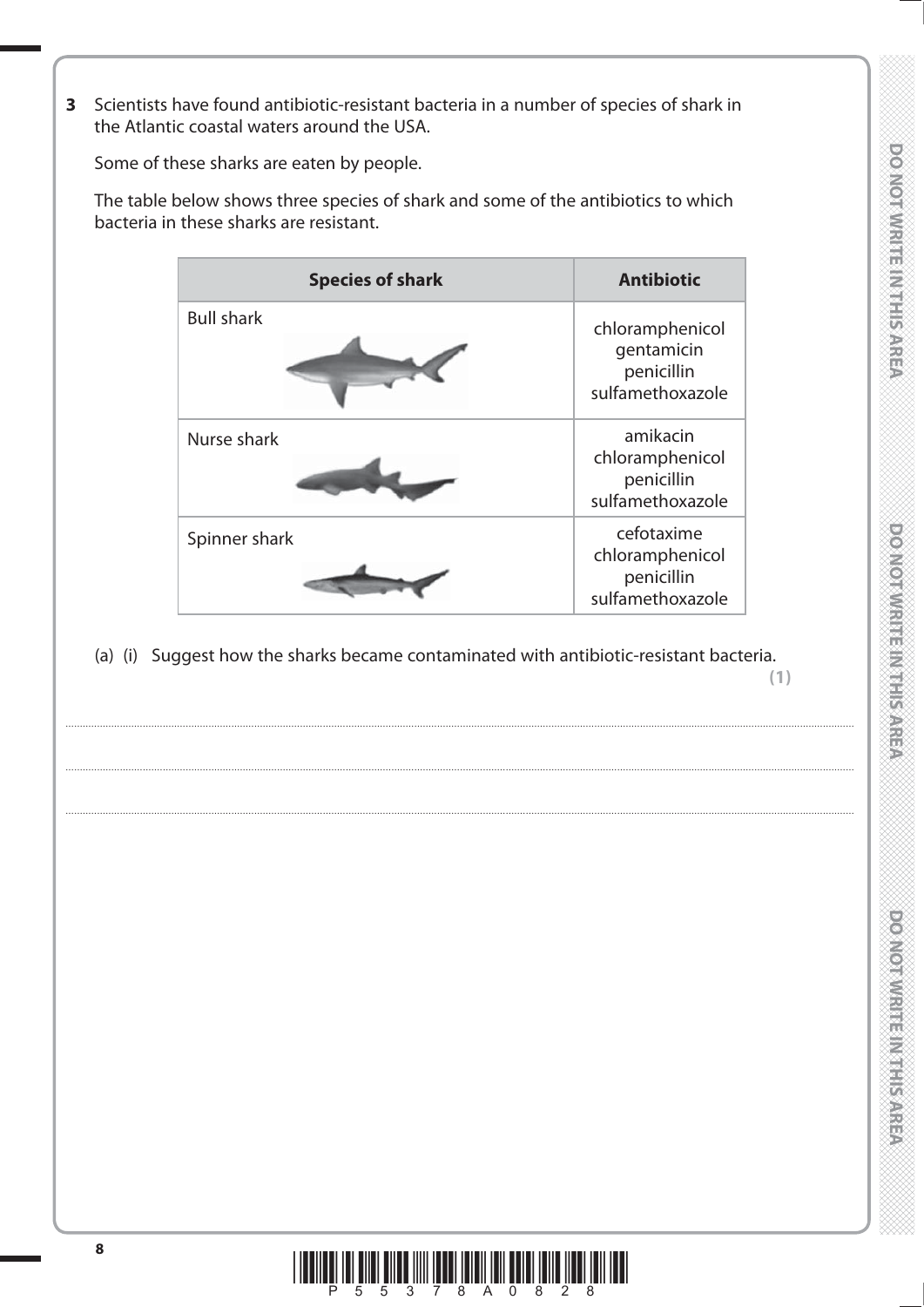| (b) Sulfamethoxazole is a bacteriostatic antibiotic and gentamicin is a bactericidal<br>antibiotic. |     |
|-----------------------------------------------------------------------------------------------------|-----|
| Distinguish between the effects of sulfamethoxazole and gentamicin on bacteria.                     |     |
|                                                                                                     | (1) |
|                                                                                                     |     |
|                                                                                                     |     |
|                                                                                                     |     |
|                                                                                                     |     |
| (c) Amikacin and chloramphenicol affect the activity of ribosomes.                                  |     |
| (i) Amikacin prevents the codons on mRNA from being read properly.                                  |     |
| Explain how amikacin could affect protein synthesis.                                                | (2) |
|                                                                                                     |     |
|                                                                                                     |     |
|                                                                                                     |     |
|                                                                                                     |     |
|                                                                                                     |     |
|                                                                                                     |     |
|                                                                                                     |     |
|                                                                                                     |     |

**ASSASSMENT MANAGEMENT** 

DO NOT WRITE IN THIS AREA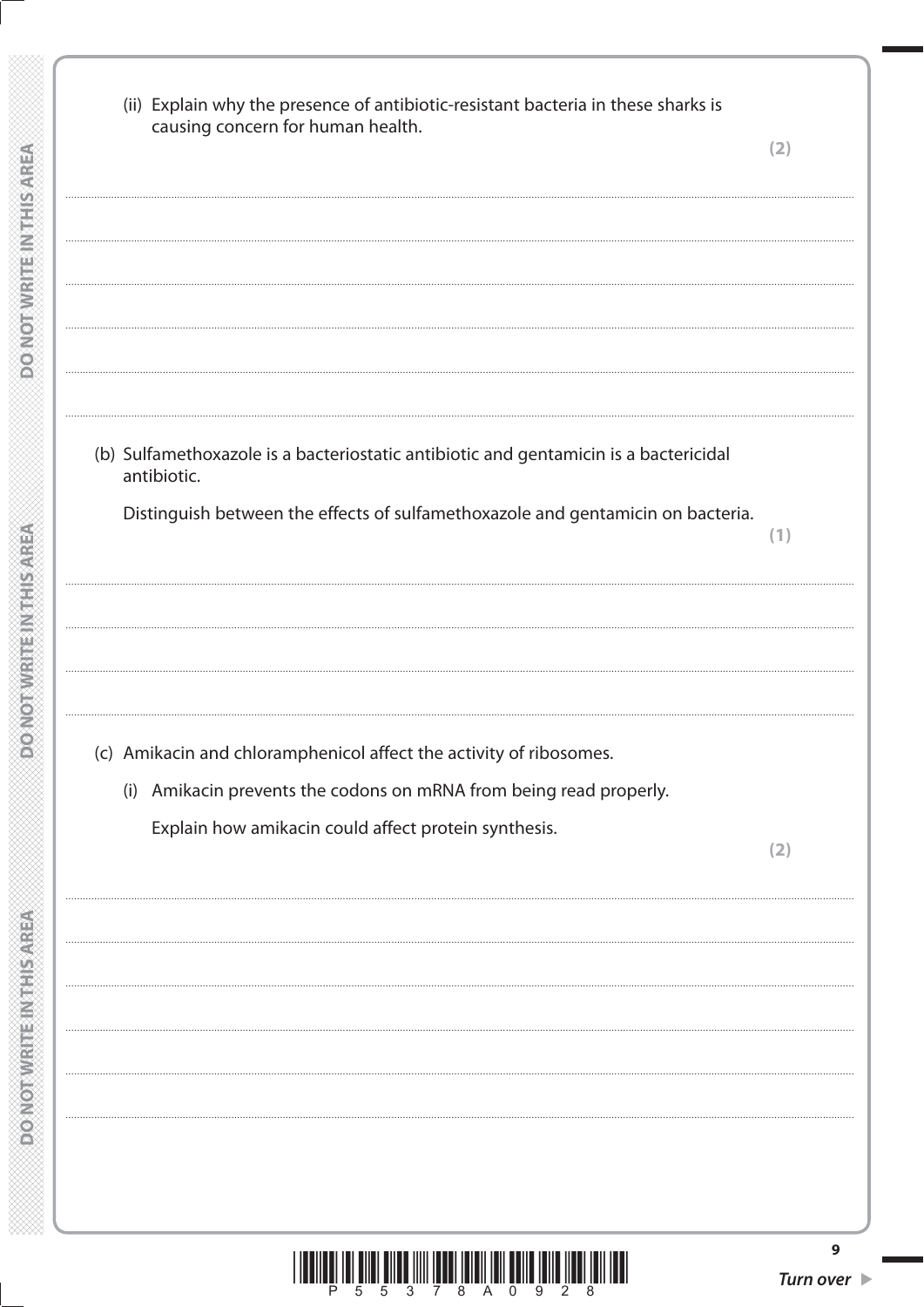|          | (ii) Chloramphenicol inhibits an enzyme involved in translation.                          |                                |
|----------|-------------------------------------------------------------------------------------------|--------------------------------|
|          | Put a cross $\boxtimes$ in the box next to the bond that will <b>not</b> be formed in the |                                |
|          | presence of chloramphenicol.<br>(1)                                                       | <b>DOMORANT FRAME NEWSPARE</b> |
| $\times$ | A ester                                                                                   |                                |
| $\times$ | <b>B</b> glycosidic                                                                       |                                |
| $\times$ | C peptide                                                                                 |                                |
| $\times$ | <b>D</b> phosphodiester                                                                   |                                |
|          | (iii) Explain why amikacin and chloramphenicol do not affect human cells.<br>(2)          |                                |
|          | (d) Sulfamethoxazole inhibits the synthesis of folic acid.                                | <b>BEAT AND REAL PROPERTY</b>  |
|          | The flow chart below shows some of the steps that occur in the synthesis of folic acid.   |                                |
|          | dihydropteroate diphosphate + p-aminobenzoic acid (PABA)                                  |                                |
|          | dihydropteroate<br>synthetase                                                             |                                |
|          | dihydropteroic acid                                                                       |                                |
|          | dihydrofolate<br>reductase                                                                | <b>PONDERN ENTERTAINMENT</b>   |
|          | folic acid                                                                                |                                |
|          |                                                                                           |                                |
|          |                                                                                           |                                |
|          |                                                                                           |                                |
|          |                                                                                           |                                |
|          |                                                                                           |                                |

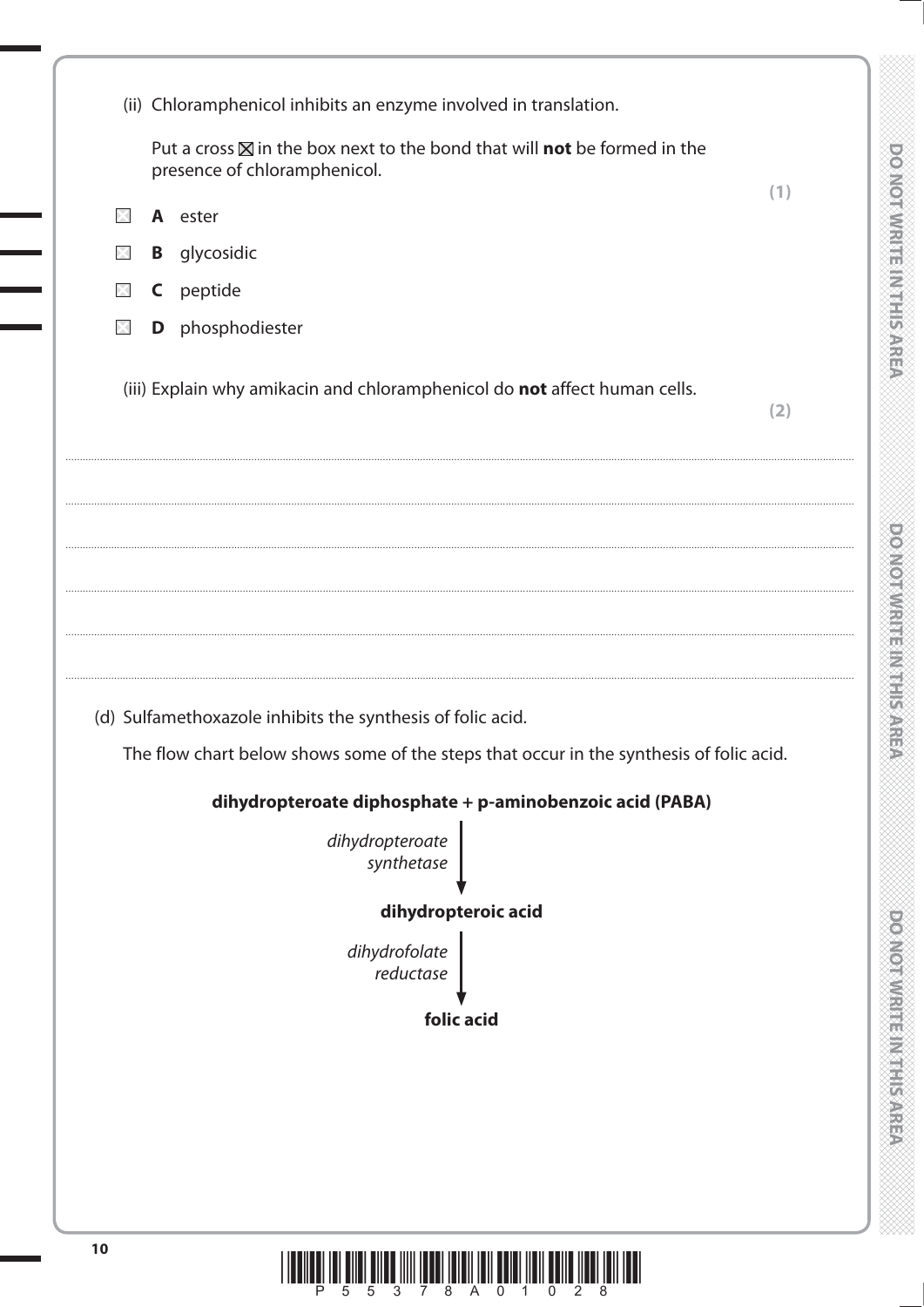| <b>PONOTAWRITEINTHISAREA</b>   | ( )<br>້ງ″<br>N<br><b>OH</b><br>Η<br>$H_2N$<br>$H_2N$<br>sulfamethoxa<br>PABA<br>Explain how sulfamethoxazole inhibits the synthesis of folic acid. |
|--------------------------------|-----------------------------------------------------------------------------------------------------------------------------------------------------|
| <b>DOMOTOR METHODS</b>         |                                                                                                                                                     |
|                                | (e) Cefotaxime and penicillin affect the synthesis of cell walls in bacteria.                                                                       |
|                                | Put a cross $\boxtimes$ in the box next to the molecule that is present in the ce<br>of bacteria.                                                   |
|                                | amylopectin<br>$\boxtimes$ A                                                                                                                        |
|                                | cellulose<br>$\boxtimes$ B                                                                                                                          |
|                                | glycogen<br>$\boxtimes$ C                                                                                                                           |
|                                | peptidoglycan<br>D<br>$\times$                                                                                                                      |
|                                | <b>(Total for Questic</b>                                                                                                                           |
| <b>Market Humilian Schools</b> |                                                                                                                                                     |
|                                |                                                                                                                                                     |

| The diagrams below show the structure of PABA and sulfamethoxazole. |    |
|---------------------------------------------------------------------|----|
| ΟH                                                                  | Ή. |
| ۲,N                                                                 | н  |

sulfamethoxazole

 $(3)$ 

to the molecule that is present in the cell walls

| ۰. |  |
|----|--|
|    |  |

(Total for Question 3 = 13 marks)

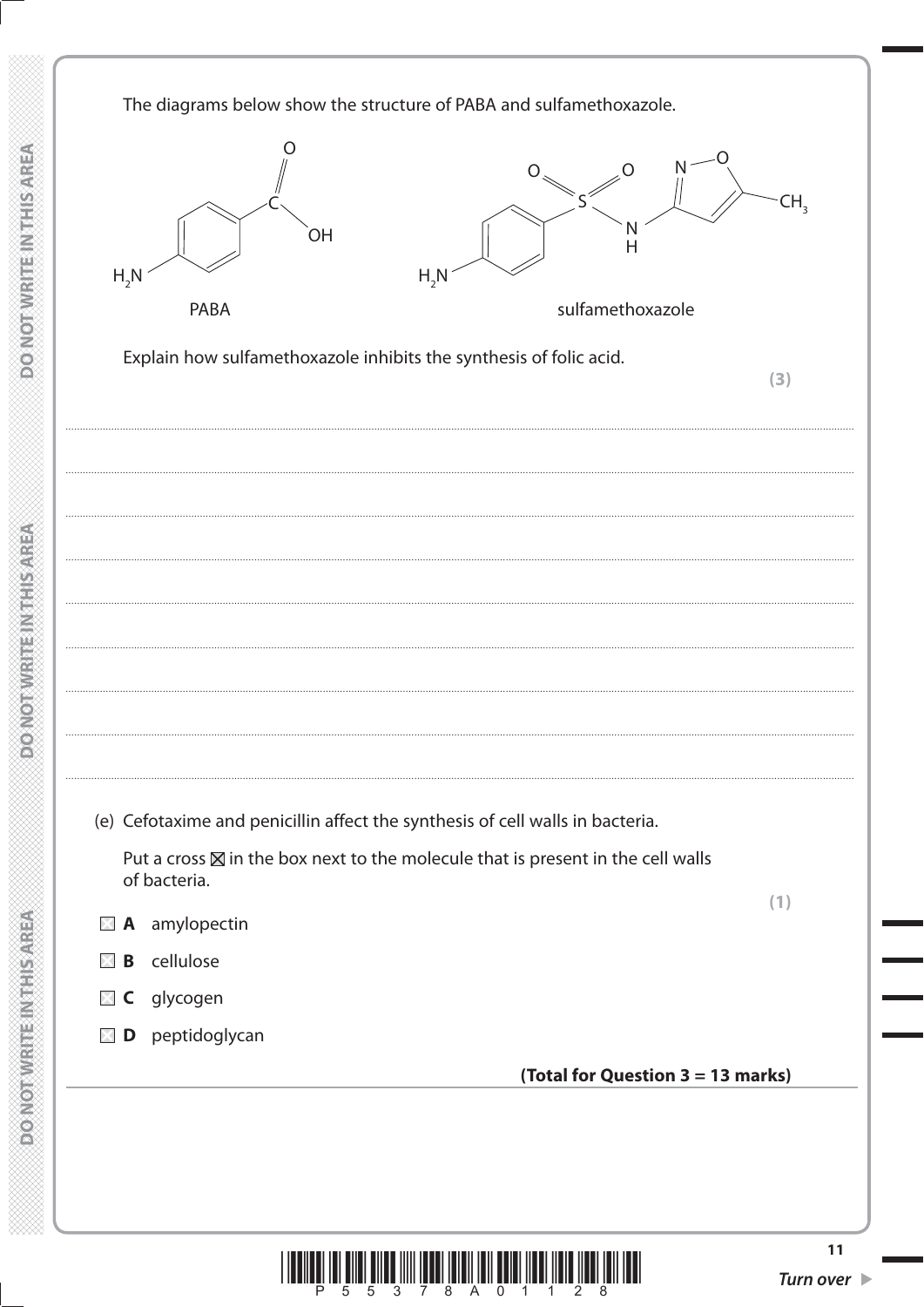**4** There are two species of squirrel living in the UK, the red squirrel and the grey squirrel.

The photograph below shows a red squirrel.



Magnification  $\times$ 0.2

 Grey squirrels were introduced into the UK in 1876. Since then, the number of red squirrels has decreased.

(a) There are currently 2.5 million grey squirrels and 140 000 red squirrels.

Calculate the percentage of red squirrels in the total squirrel population.

Show your working.

**(2)**

...............................................%

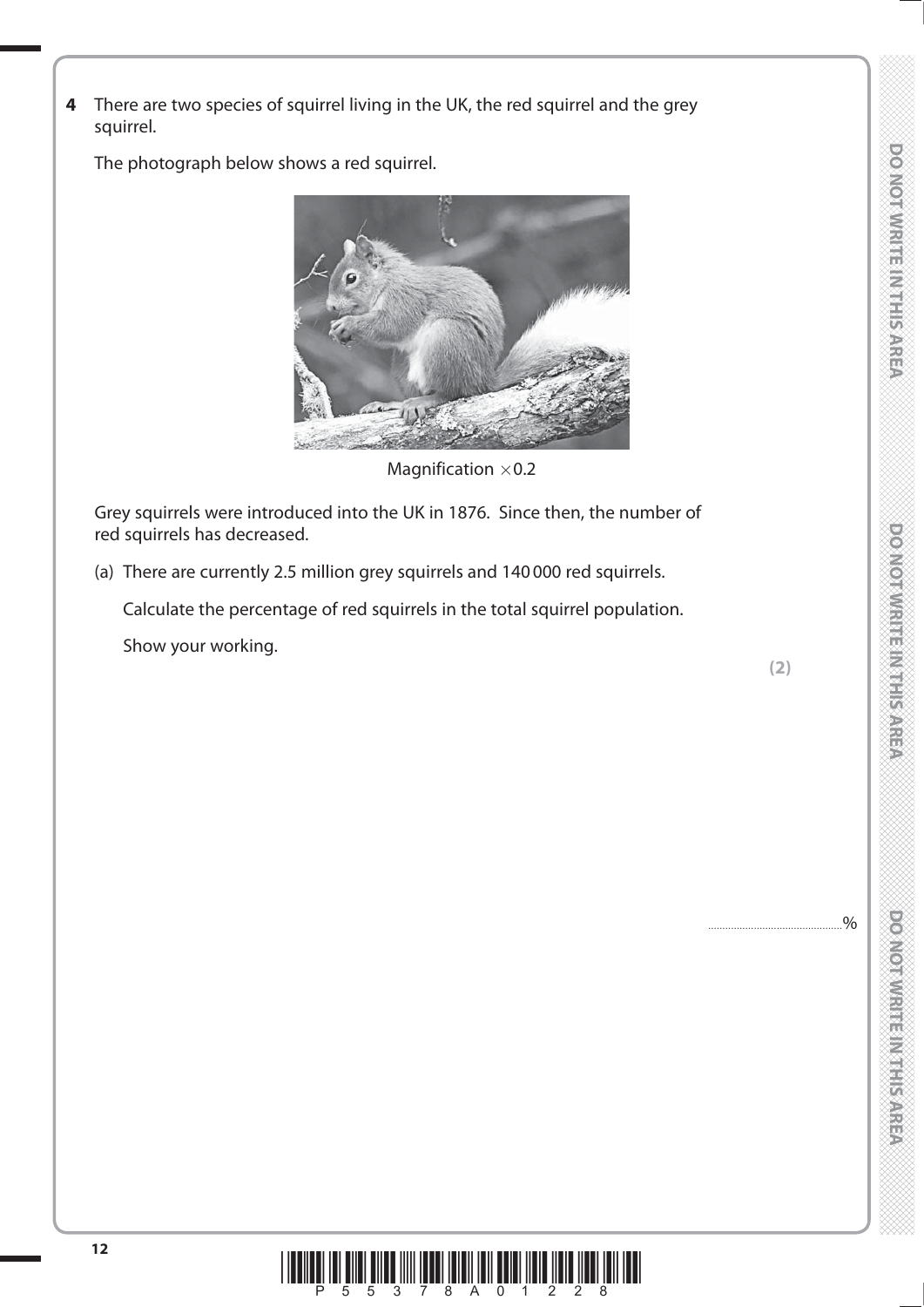(b) Scientists think that the grey squirrels are responsible for the decrease in the number of red squirrels.

The maps below show the distribution of squirrels in the UK in 1945 and in 2010.





Using the information shown in the maps, describe the evidence that the

grey squirrels are responsible for the decrease in the number of red squirrels.

 $(3)$ 

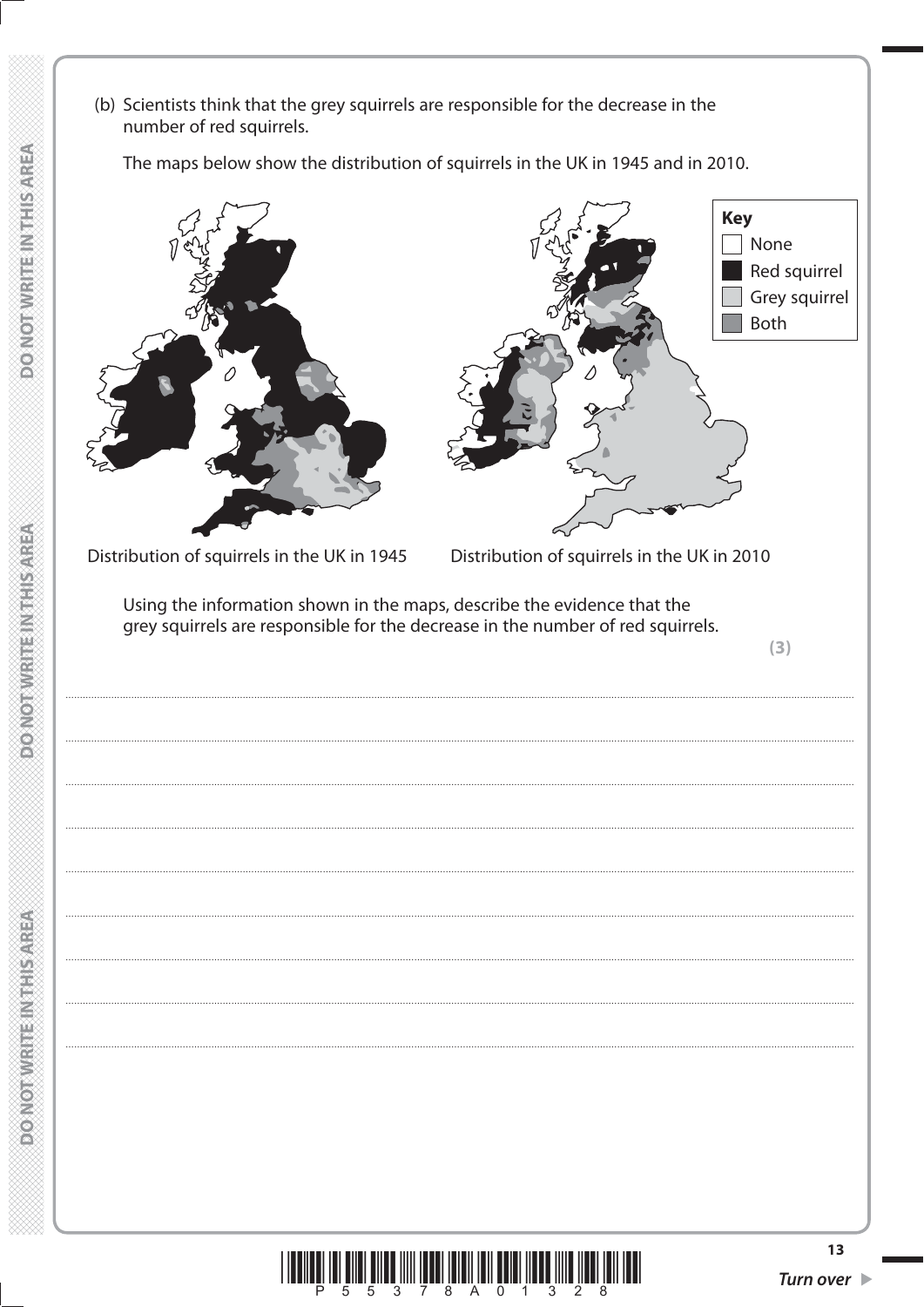| (i) Suggest two reasons, other than disease, why the grey squirrels could be<br>responsible for the decrease in the number of red squirrels.             | (2) |
|----------------------------------------------------------------------------------------------------------------------------------------------------------|-----|
|                                                                                                                                                          |     |
| (ii) Scientists have found that antibodies against the squirrelpox virus are present<br>in grey squirrels. These antibodies are absent in red squirrels. |     |
| Explain why the squirrelpox virus does not cause disease in grey squirrels but<br>kills red squirrels.                                                   |     |
|                                                                                                                                                          | (4) |
|                                                                                                                                                          |     |
|                                                                                                                                                          |     |
|                                                                                                                                                          |     |
|                                                                                                                                                          |     |
|                                                                                                                                                          |     |
|                                                                                                                                                          |     |
|                                                                                                                                                          |     |
|                                                                                                                                                          |     |
|                                                                                                                                                          |     |
|                                                                                                                                                          |     |
|                                                                                                                                                          |     |
|                                                                                                                                                          |     |
|                                                                                                                                                          |     |
|                                                                                                                                                          |     |
| (Total for Question 4 = 11 marks)                                                                                                                        |     |
|                                                                                                                                                          |     |
|                                                                                                                                                          |     |
|                                                                                                                                                          |     |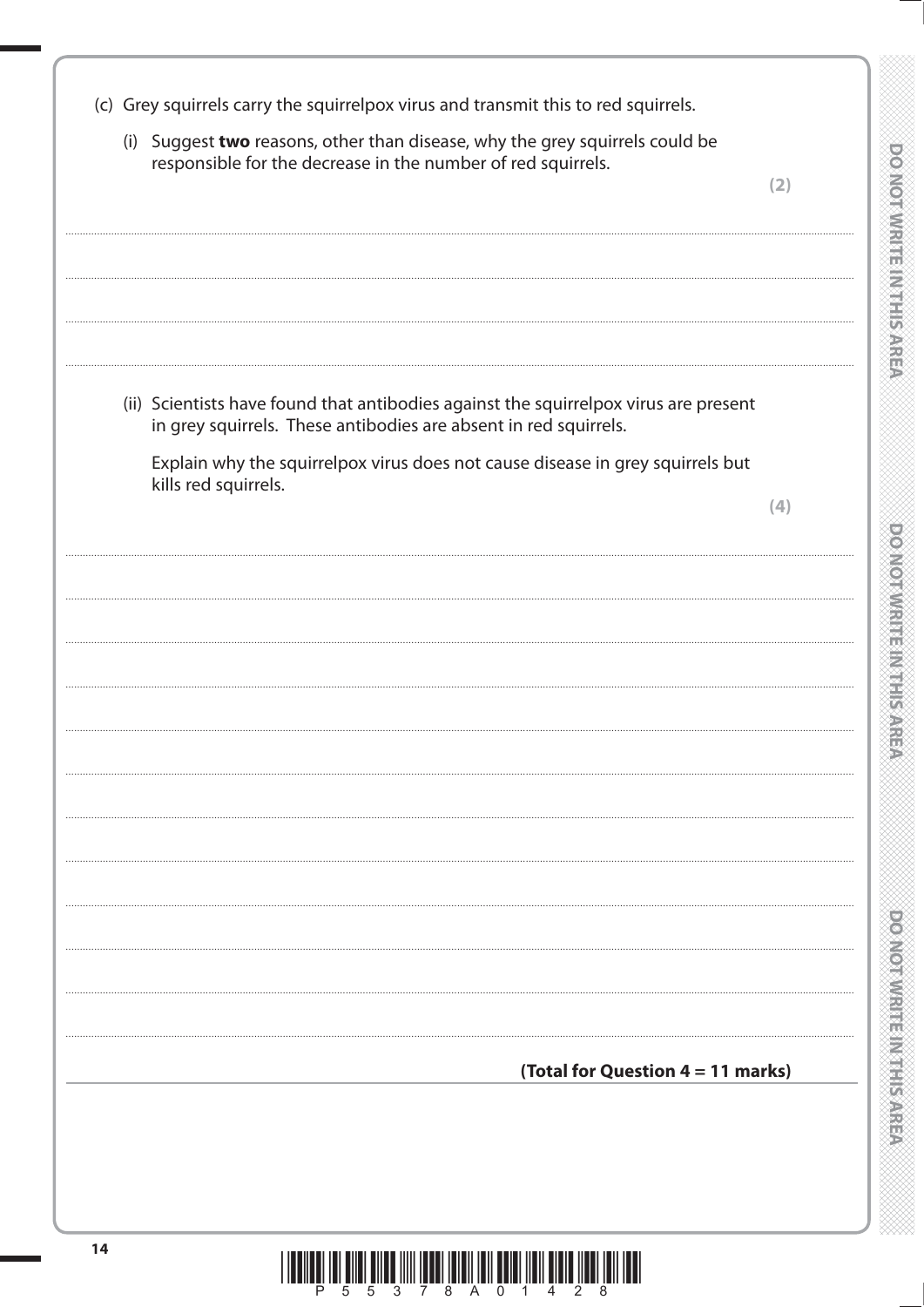5 Animals are sometimes killed illegally. Police can use a number of methods to identify the criminal, the specific animal that has been killed and the time of death of the animal. \*(a) In 2000, a tiger was killed in a zoological park for its claws. In 2005, a tiger claw was found. Samples of DNA were collected from the claw. The DNA was compared and matched to the DNA of the parents of the tiger killed in 2000. Describe the methods used in this process.  $(6)$ 



 $15$ 

**PONOTWRITE INTHISIAREA** 

**MERIVAL PRIVATE MARKED AS**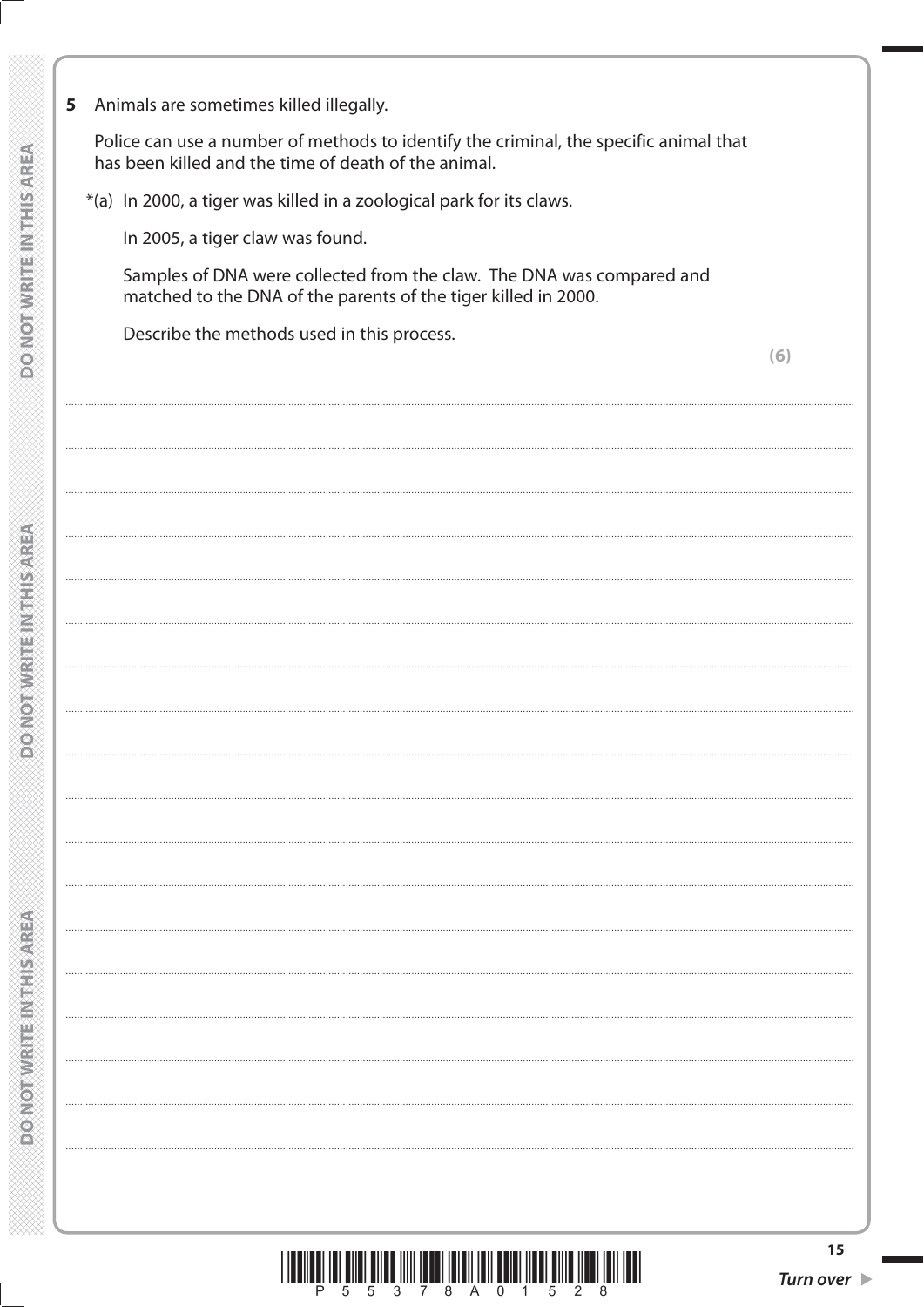| (i) Explain how measuring the body temperature of the dead animal can be used<br>to estimate the time of death. |     |
|-----------------------------------------------------------------------------------------------------------------|-----|
|                                                                                                                 | (3) |
|                                                                                                                 |     |
|                                                                                                                 |     |
|                                                                                                                 |     |
|                                                                                                                 |     |
|                                                                                                                 |     |
|                                                                                                                 |     |
|                                                                                                                 |     |
|                                                                                                                 |     |
|                                                                                                                 |     |
|                                                                                                                 |     |
| (ii) Explain how one named method, other than measuring body temperature,                                       |     |
| can be used to estimate the time of death.                                                                      | (3) |
| Method                                                                                                          |     |
|                                                                                                                 |     |
| Explanation                                                                                                     |     |
|                                                                                                                 |     |
|                                                                                                                 |     |
|                                                                                                                 |     |
|                                                                                                                 |     |
|                                                                                                                 |     |
|                                                                                                                 |     |
|                                                                                                                 |     |
|                                                                                                                 |     |
|                                                                                                                 |     |
|                                                                                                                 |     |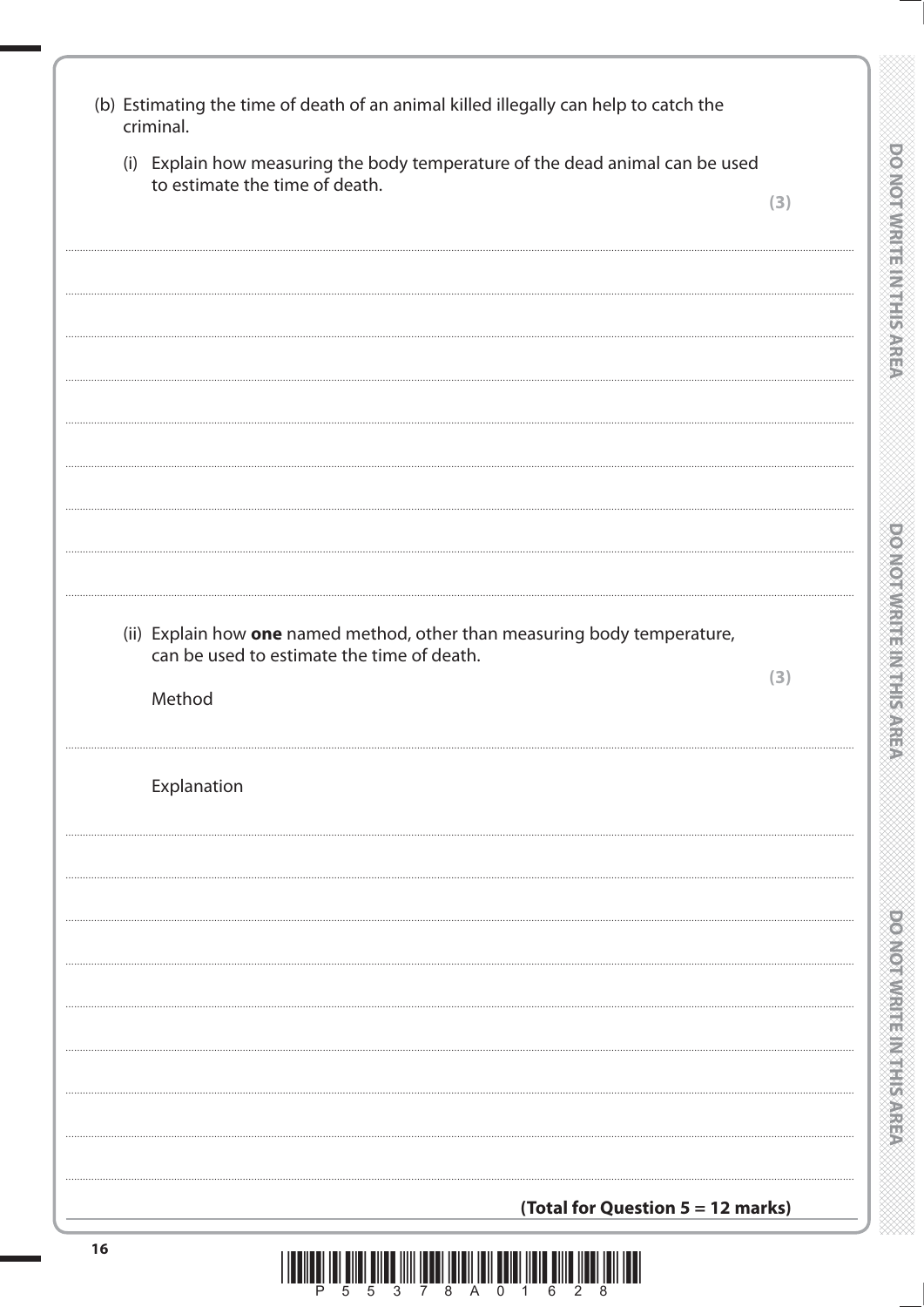The graph below shows the number of deaths caused by some diseases in 2012. 6



(a) Heart disease can be caused by atherosclerosis.

Explain how atherosclerosis can result in death from heart disease.

**DO NOT WRITE INTHIS AREA** 

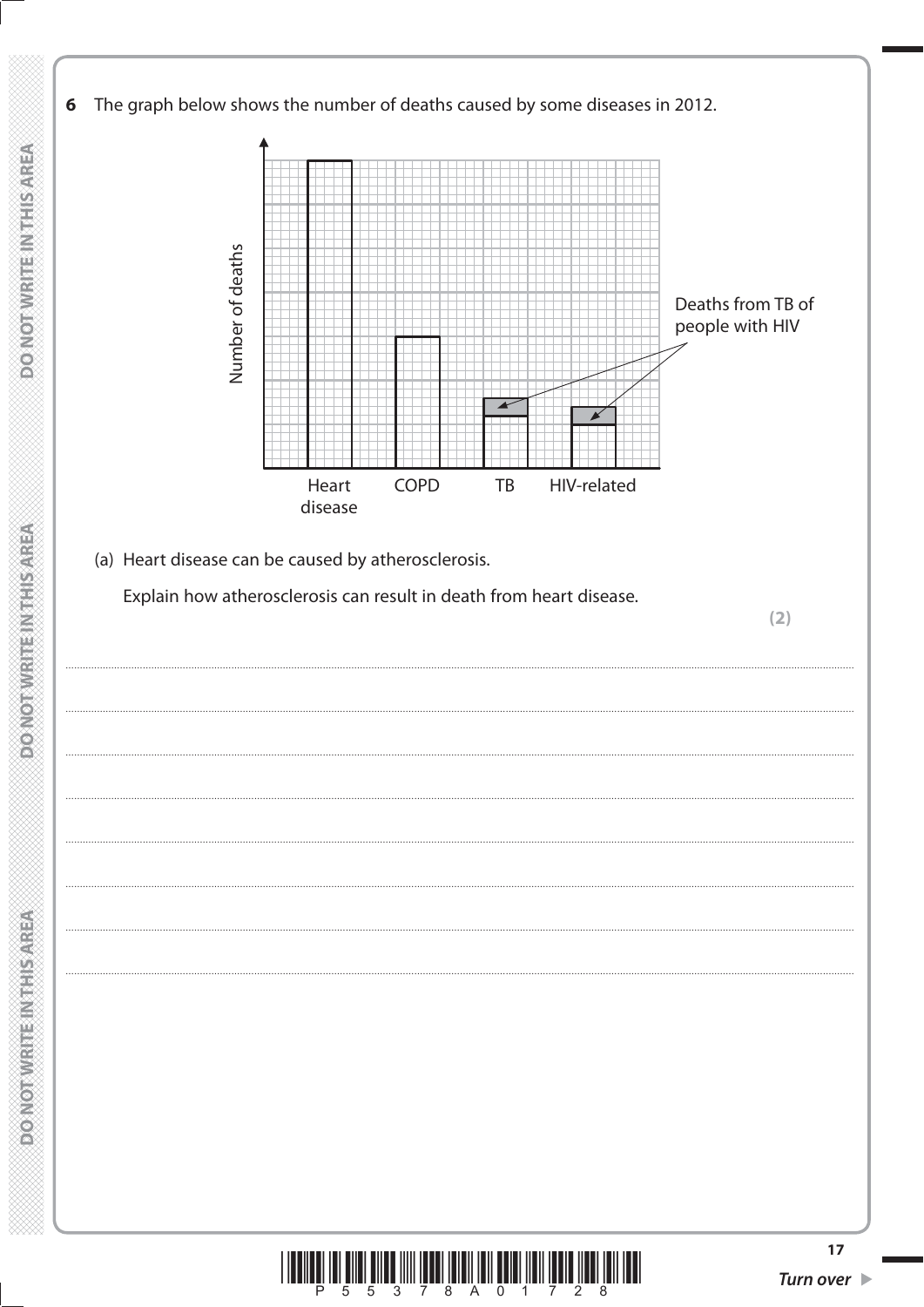|    | Explain why a difficulty in breathing affects the oxygen concentration in the blood. |  |
|----|--------------------------------------------------------------------------------------|--|
|    | (2)                                                                                  |  |
|    |                                                                                      |  |
|    |                                                                                      |  |
|    |                                                                                      |  |
|    |                                                                                      |  |
|    |                                                                                      |  |
|    |                                                                                      |  |
|    |                                                                                      |  |
|    |                                                                                      |  |
|    |                                                                                      |  |
|    |                                                                                      |  |
|    |                                                                                      |  |
|    |                                                                                      |  |
|    |                                                                                      |  |
|    |                                                                                      |  |
|    |                                                                                      |  |
|    |                                                                                      |  |
|    |                                                                                      |  |
|    |                                                                                      |  |
|    |                                                                                      |  |
|    |                                                                                      |  |
|    |                                                                                      |  |
|    |                                                                                      |  |
|    |                                                                                      |  |
|    |                                                                                      |  |
|    |                                                                                      |  |
|    |                                                                                      |  |
|    |                                                                                      |  |
|    |                                                                                      |  |
|    |                                                                                      |  |
|    |                                                                                      |  |
|    |                                                                                      |  |
|    |                                                                                      |  |
|    |                                                                                      |  |
|    |                                                                                      |  |
|    |                                                                                      |  |
| 18 |                                                                                      |  |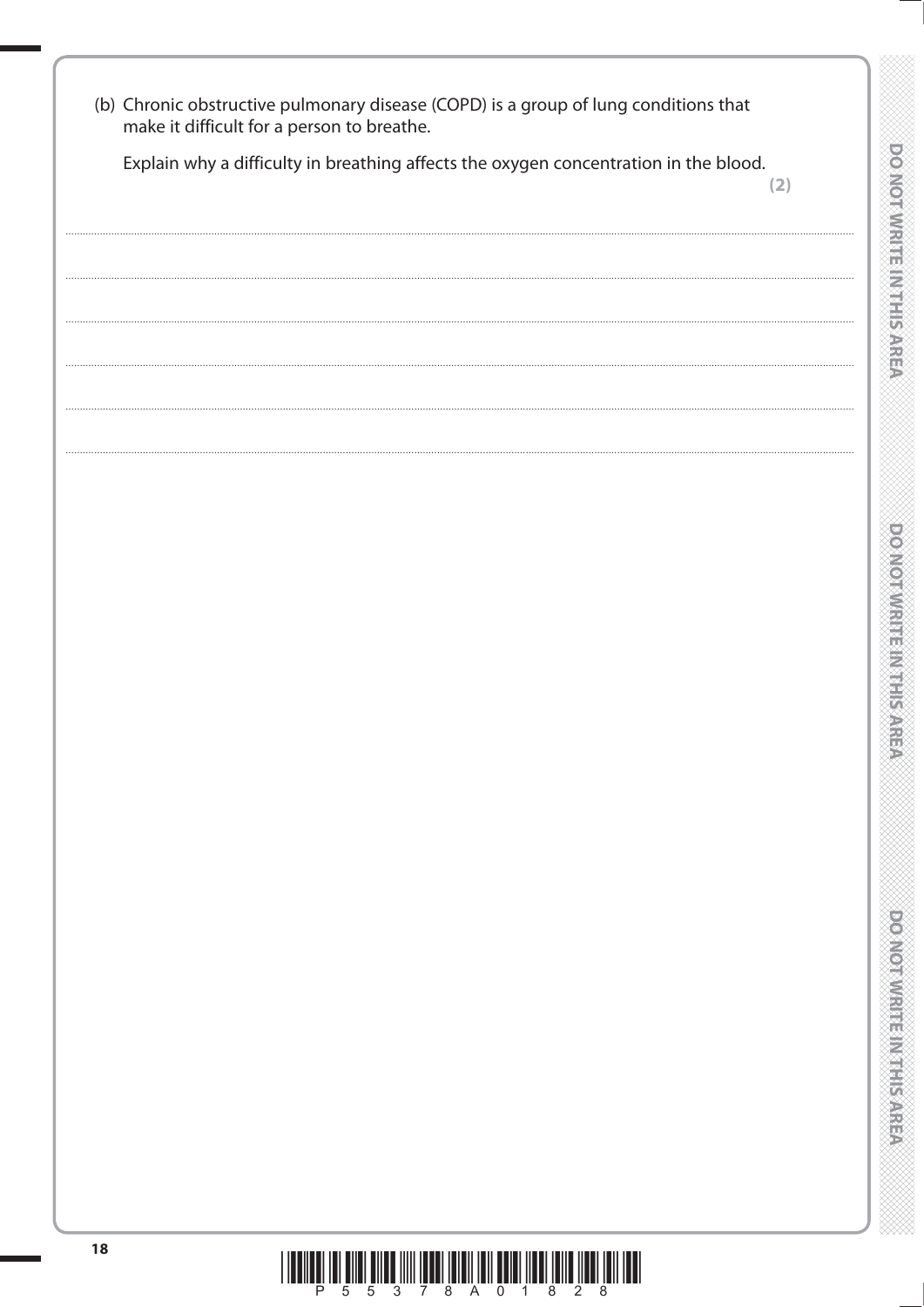| *(c) Explain why death from TB is common in people infected with HIV. |                                   | (6) |
|-----------------------------------------------------------------------|-----------------------------------|-----|
|                                                                       |                                   |     |
|                                                                       |                                   |     |
|                                                                       |                                   |     |
|                                                                       |                                   |     |
|                                                                       |                                   |     |
|                                                                       |                                   |     |
|                                                                       |                                   |     |
|                                                                       |                                   |     |
|                                                                       |                                   |     |
|                                                                       |                                   |     |
|                                                                       |                                   |     |
|                                                                       |                                   |     |
|                                                                       |                                   |     |
|                                                                       |                                   |     |
|                                                                       |                                   |     |
|                                                                       |                                   |     |
|                                                                       |                                   |     |
|                                                                       |                                   |     |
|                                                                       |                                   |     |
|                                                                       |                                   |     |
|                                                                       |                                   |     |
|                                                                       |                                   |     |
|                                                                       |                                   |     |
|                                                                       |                                   |     |
|                                                                       |                                   |     |
|                                                                       |                                   |     |
|                                                                       | (Total for Question 6 = 10 marks) |     |
|                                                                       |                                   |     |
|                                                                       |                                   |     |
|                                                                       |                                   |     |
|                                                                       |                                   |     |
|                                                                       |                                   |     |
|                                                                       |                                   |     |
|                                                                       |                                   |     |
|                                                                       |                                   |     |
|                                                                       |                                   |     |

 $\frac{1}{2}$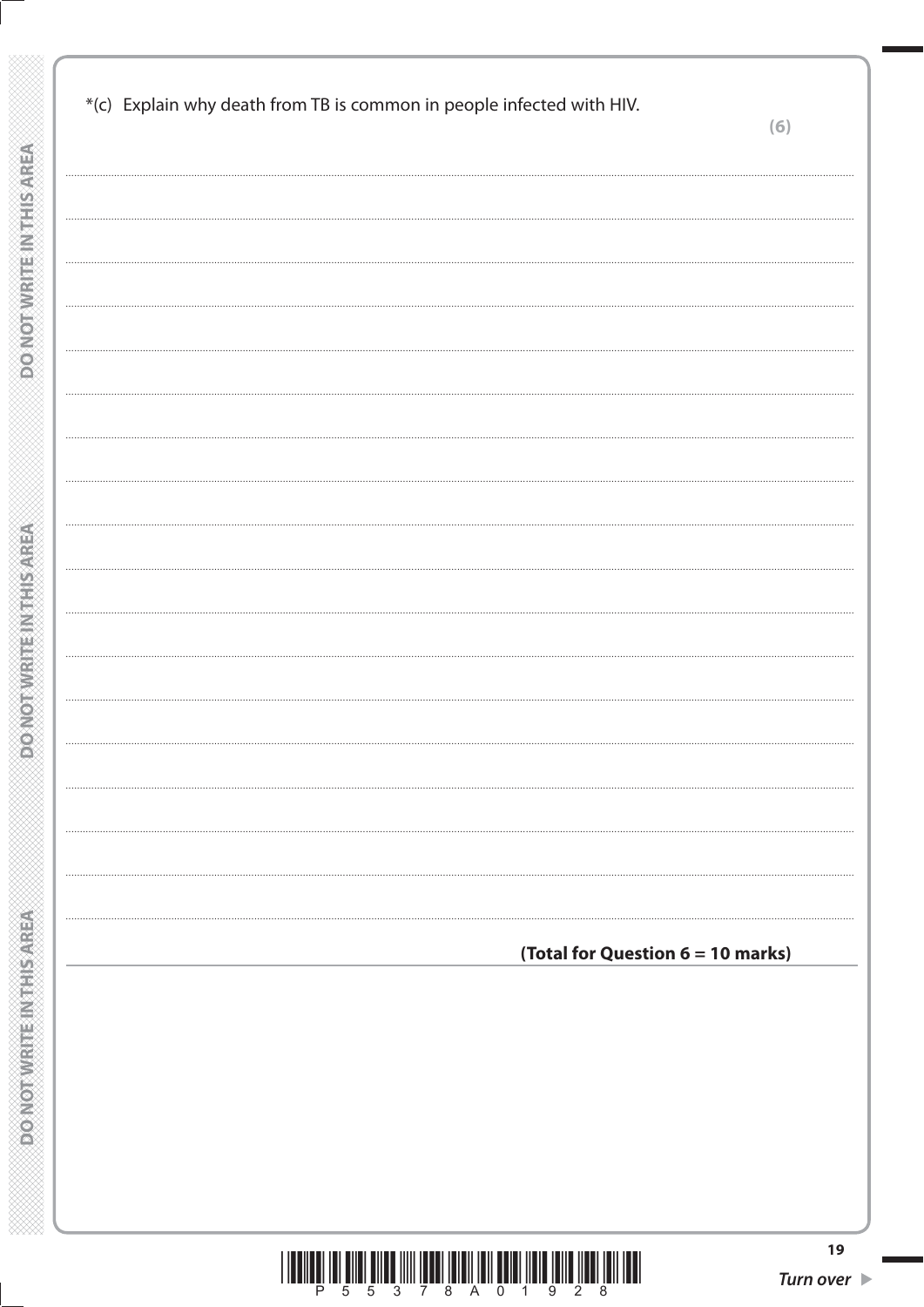DOMOI WRITE M HE RAREA

**DOMOTIVIES IN THIS AREA** 

**7** Sri Lanka is an island in the Indian Ocean.

Below are some statements about Sri Lanka.

- 1. There are large areas of flat land at the coast.
- 2. There are mountains in the south-central part.
- 3. The mean temperature ranges from 17 $\mathrm{°C}$  to 33 $\mathrm{°C}$ .
- 4. The longest river is the Mahaweli river.
- 5. There are 3210 species of flowering plants present and 27% of these species are found only in Sri Lanka.
- (a) (i) Put a cross  $\boxtimes$  in the box next to the number of statements that relate to the topography of this island.
	- **A** 2
	- **B** 3
	- **C** 4
	- **D** 5
	- (ii) State the term used to describe the 27% of flowering plant species found only in Sri Lanka.

....................................................................................................................................................................................................................................................................................

**(1)**

**(1)**

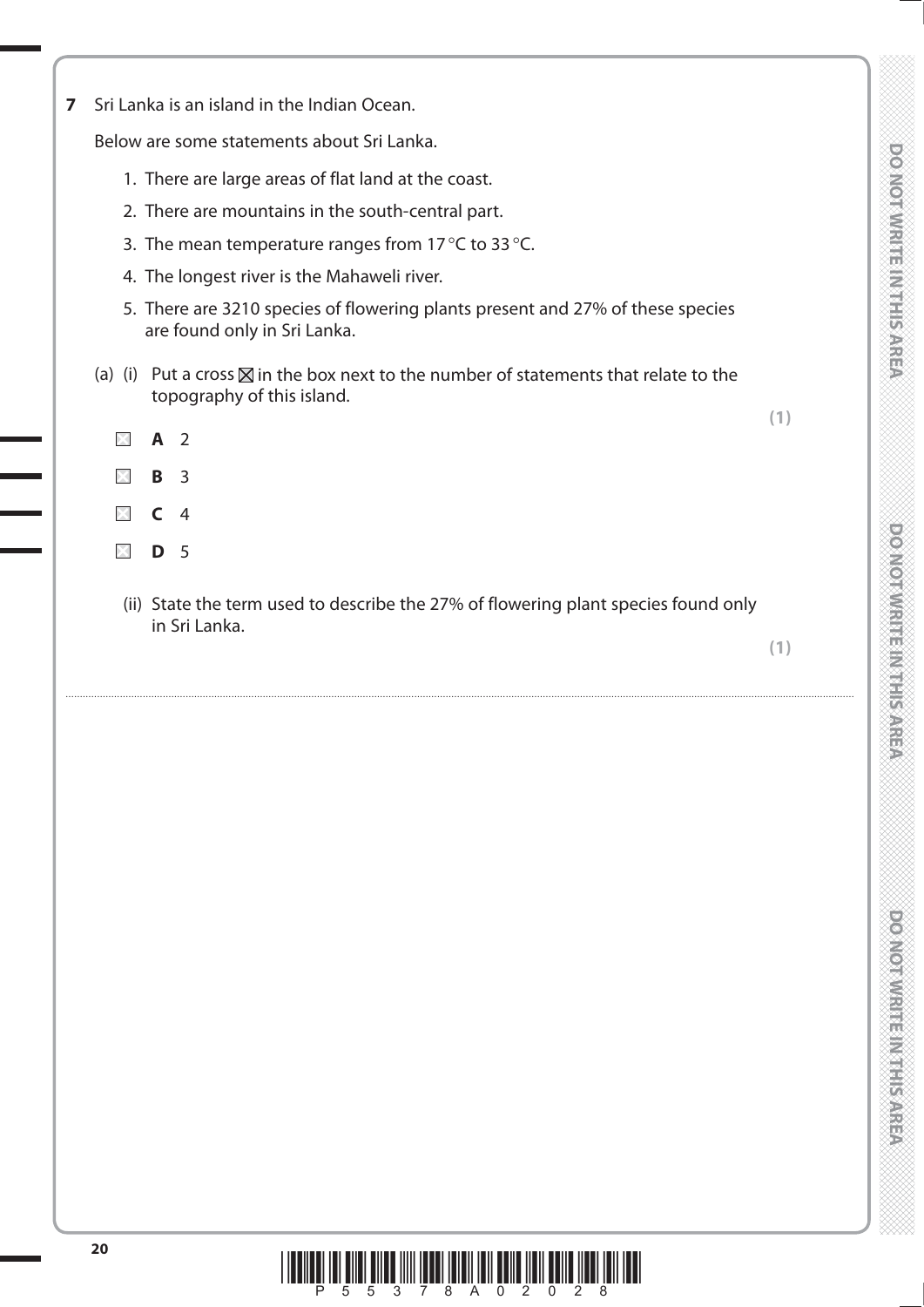(b) Binara are flowering plants found only in Sri Lanka.

The photograph below shows one species of Binara.



Magnification  $\times$ 0.1

(i) There are five species of Binara.

 Calculate the percentage of the flowering plant species found only in Sri Lanka that are Binara species.

Show your working.

**(2)**

...............................................%

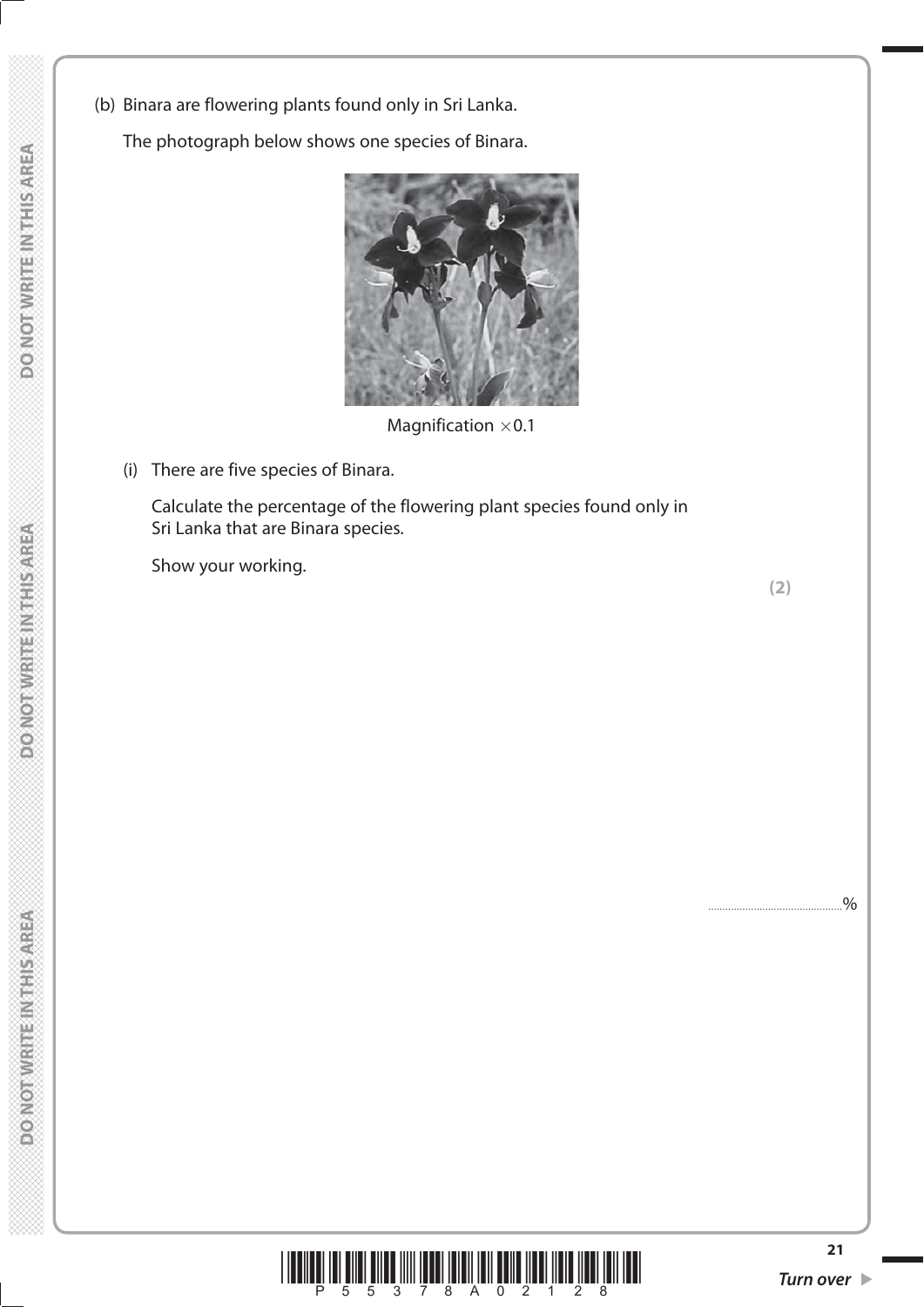| at altitudes up to 2000 m above sea level.                                       | (ii) The species of Binara shown in the photograph grows to about 1 m in height |     |
|----------------------------------------------------------------------------------|---------------------------------------------------------------------------------|-----|
| Describe an investigation that could be carried out to confirm this information. |                                                                                 |     |
|                                                                                  |                                                                                 | (5) |
|                                                                                  |                                                                                 |     |
|                                                                                  |                                                                                 |     |
|                                                                                  |                                                                                 |     |
|                                                                                  |                                                                                 |     |
|                                                                                  |                                                                                 |     |
|                                                                                  |                                                                                 |     |
|                                                                                  |                                                                                 |     |
|                                                                                  |                                                                                 |     |
|                                                                                  |                                                                                 |     |
|                                                                                  |                                                                                 |     |
|                                                                                  |                                                                                 |     |
|                                                                                  |                                                                                 |     |
|                                                                                  |                                                                                 |     |
|                                                                                  |                                                                                 |     |
|                                                                                  |                                                                                 |     |
|                                                                                  |                                                                                 |     |
|                                                                                  |                                                                                 |     |
|                                                                                  |                                                                                 |     |
|                                                                                  |                                                                                 |     |
|                                                                                  |                                                                                 |     |
|                                                                                  |                                                                                 |     |
|                                                                                  |                                                                                 |     |
|                                                                                  |                                                                                 |     |
|                                                                                  |                                                                                 |     |
|                                                                                  |                                                                                 |     |
|                                                                                  |                                                                                 |     |
|                                                                                  |                                                                                 |     |
|                                                                                  |                                                                                 |     |
|                                                                                  |                                                                                 |     |

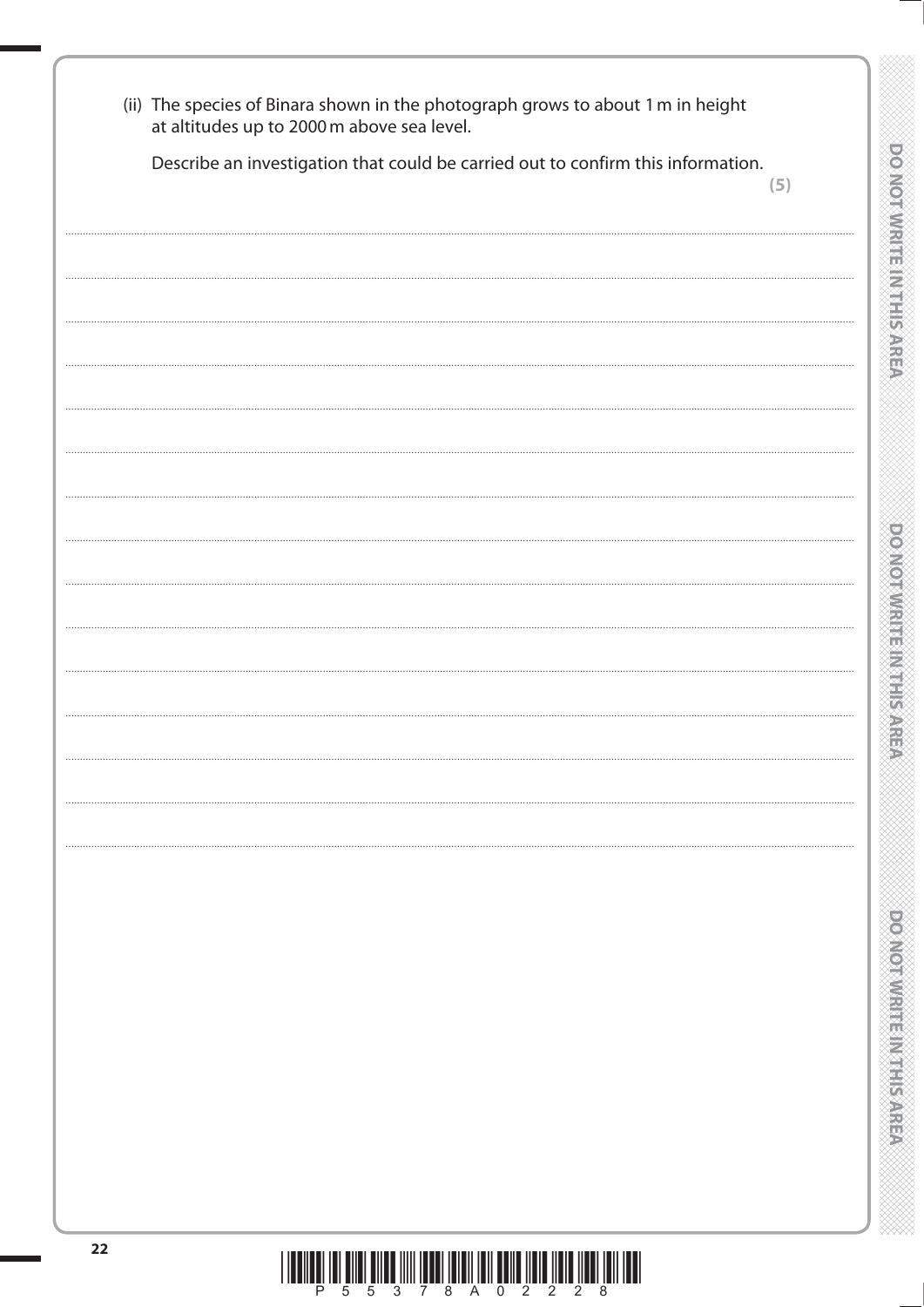| (iii) Edaphic factors will also affect where Binara will grow.<br>Describe how a named edaphic factor could be measured.<br><b>Edaphic factor</b> | (3)                               |
|---------------------------------------------------------------------------------------------------------------------------------------------------|-----------------------------------|
| Description                                                                                                                                       |                                   |
|                                                                                                                                                   |                                   |
|                                                                                                                                                   |                                   |
|                                                                                                                                                   | (Total for Question 7 = 12 marks) |



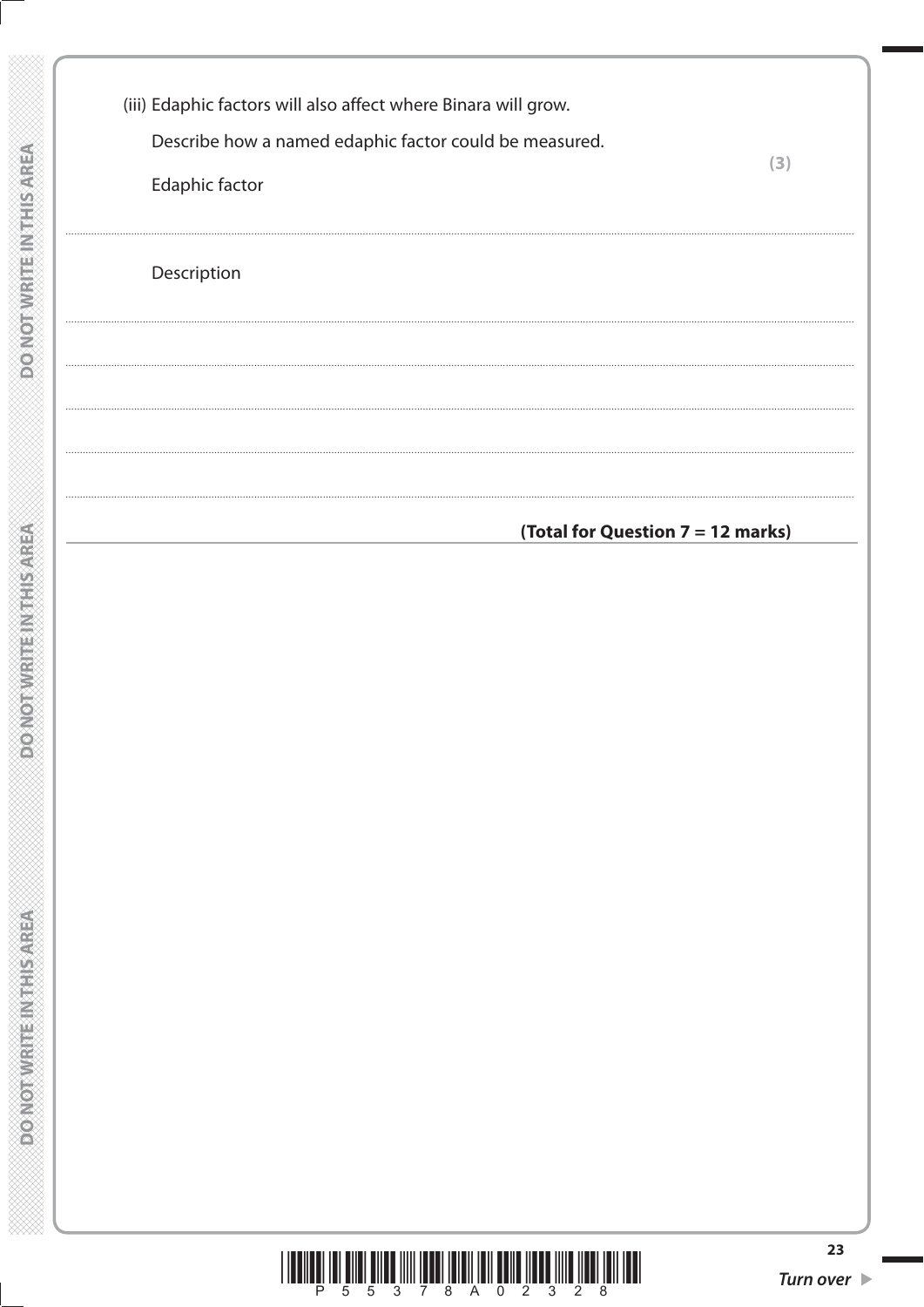**8** As a tree grows, gross primary productivity (GPP), net primary productivity (NPP) and respiration (R) change.

 The diagram below shows four stages in the growth of a tree. The diagram shows how the size and shape of the tree change over a period of time.

 The graph below shows how the GPP, NPP and R of this tree change over the same period of time.









Time

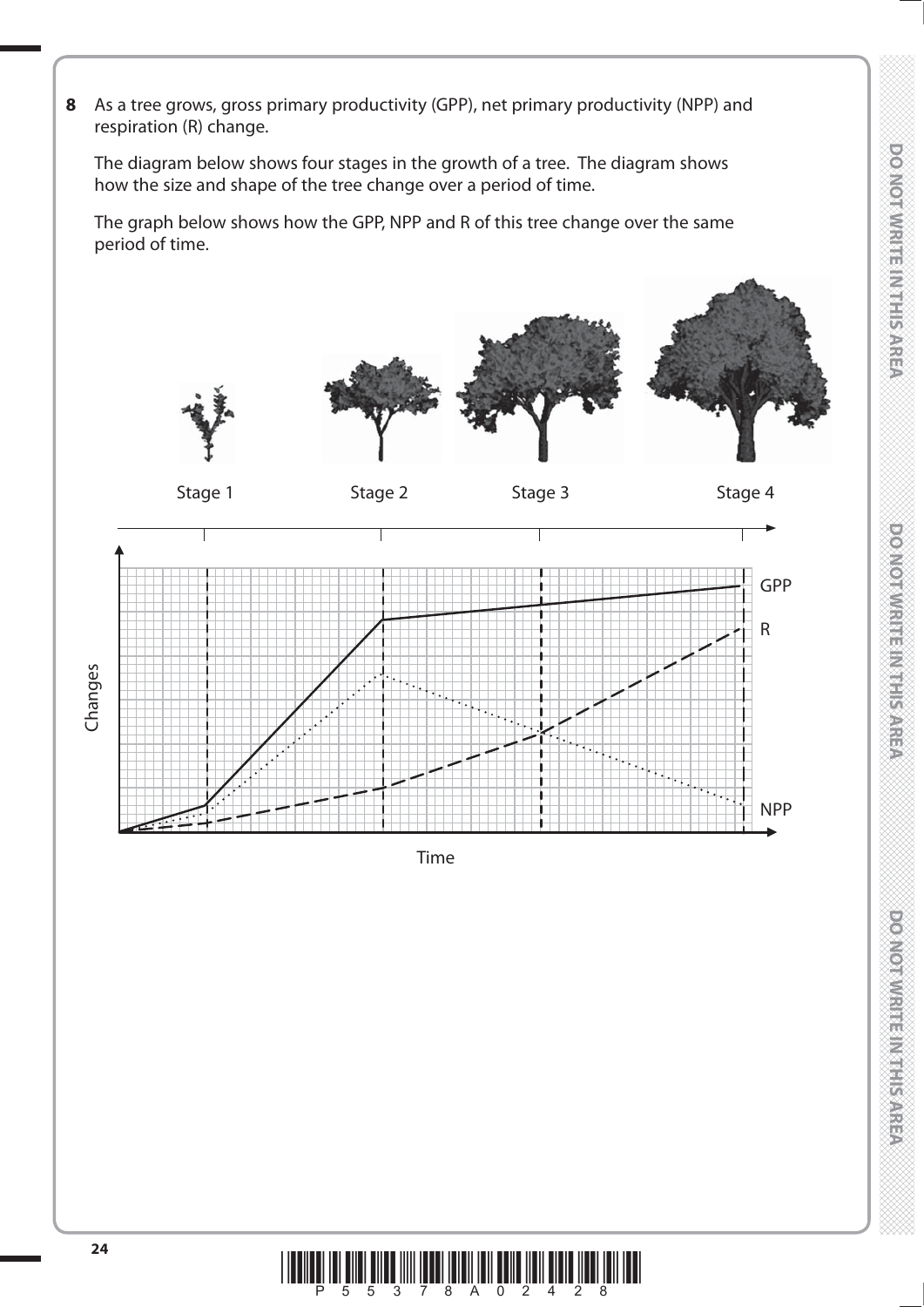(a) Using the information in the graph, describe the changes in GPP, NPP and R over this period of time.  $(3)$ (b) (i) Using the information in the diagram and the graph, explain the change in R between stage 1 and stage 2.  $(2)$  $25$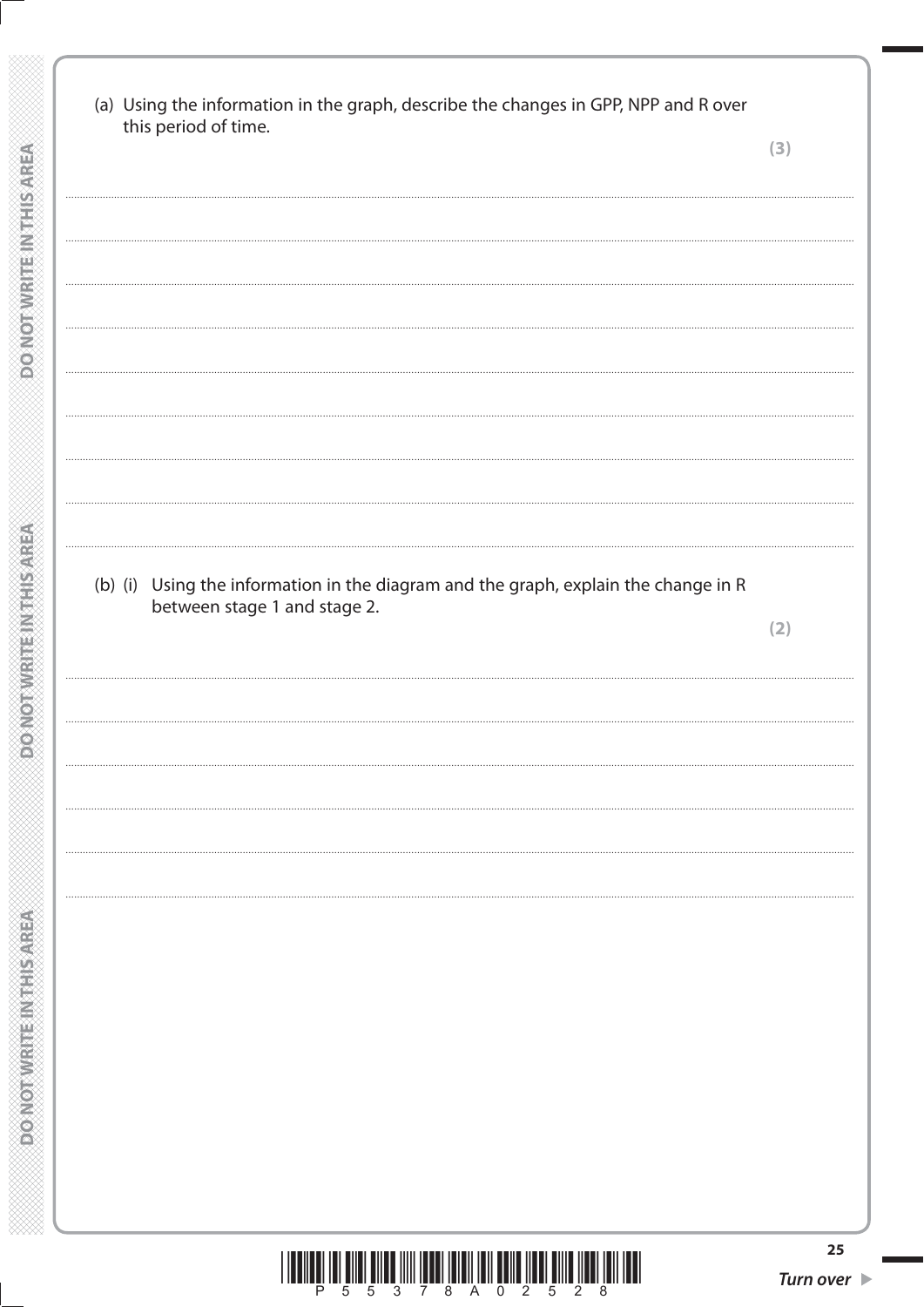| in GPP between stage 1 and stage 2. | (3) |
|-------------------------------------|-----|
|                                     |     |
|                                     |     |
|                                     |     |
|                                     |     |
|                                     |     |
|                                     |     |
|                                     |     |
|                                     |     |
|                                     |     |
|                                     |     |
|                                     |     |
|                                     |     |
|                                     |     |
|                                     |     |
|                                     |     |
|                                     |     |
|                                     |     |
|                                     |     |
|                                     |     |
|                                     |     |
|                                     |     |
|                                     |     |
|                                     |     |
|                                     |     |
|                                     |     |
|                                     |     |
|                                     |     |
|                                     |     |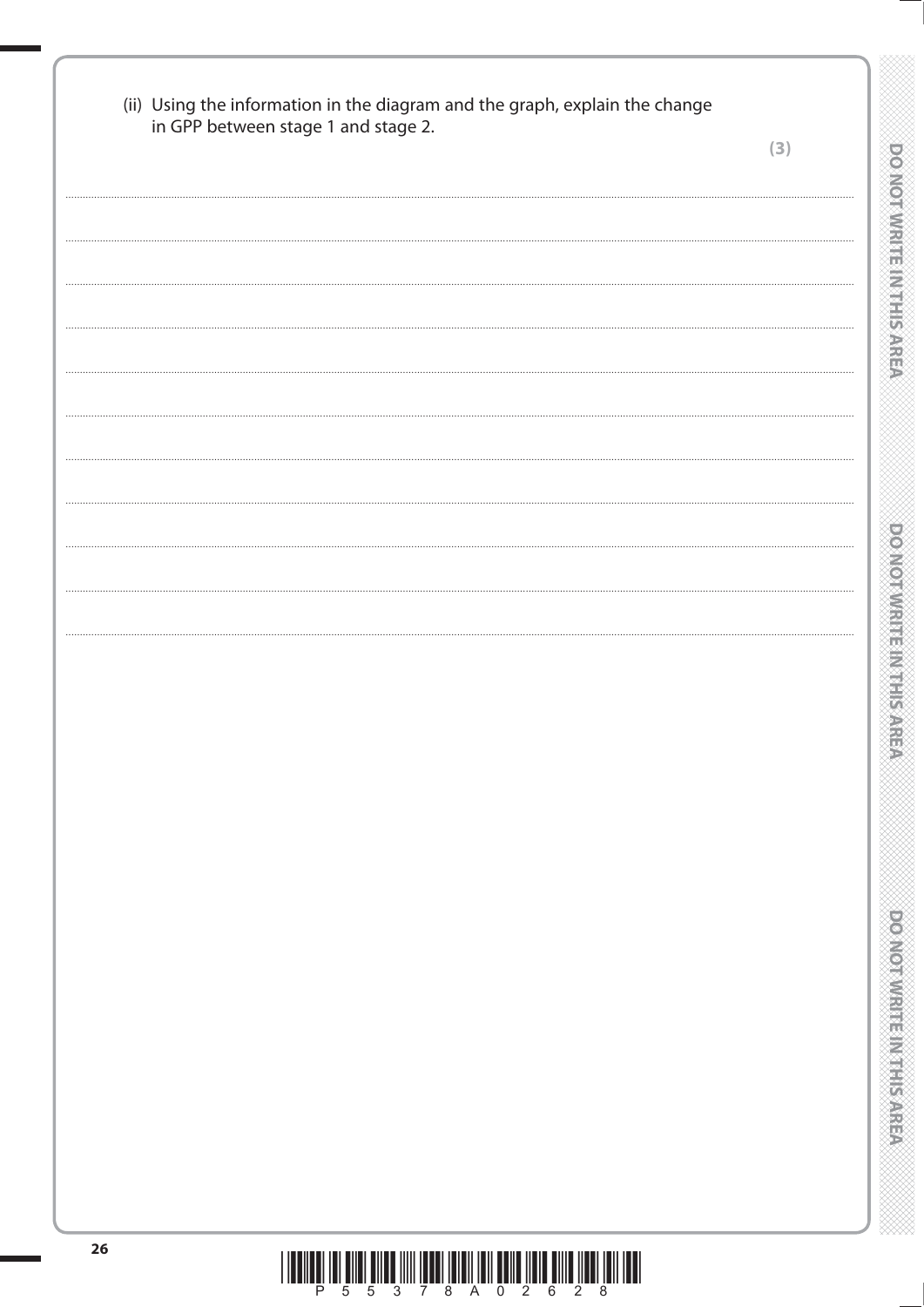| (iii) Using the information in the diagram and the graph, explain the change in<br>NPP between stage 3 and stage 4. |  |                                   |     |
|---------------------------------------------------------------------------------------------------------------------|--|-----------------------------------|-----|
|                                                                                                                     |  |                                   | (4) |
|                                                                                                                     |  |                                   |     |
|                                                                                                                     |  |                                   |     |
|                                                                                                                     |  |                                   |     |
|                                                                                                                     |  |                                   |     |
|                                                                                                                     |  |                                   |     |
|                                                                                                                     |  |                                   |     |
|                                                                                                                     |  |                                   |     |
|                                                                                                                     |  |                                   |     |
|                                                                                                                     |  |                                   |     |
|                                                                                                                     |  |                                   |     |
|                                                                                                                     |  |                                   |     |
|                                                                                                                     |  |                                   |     |
|                                                                                                                     |  |                                   |     |
|                                                                                                                     |  |                                   |     |
|                                                                                                                     |  |                                   |     |
|                                                                                                                     |  |                                   |     |
|                                                                                                                     |  |                                   |     |
|                                                                                                                     |  |                                   |     |
|                                                                                                                     |  |                                   |     |
|                                                                                                                     |  |                                   |     |
|                                                                                                                     |  |                                   |     |
|                                                                                                                     |  |                                   |     |
|                                                                                                                     |  | (Total for Question 8 = 12 marks) |     |
|                                                                                                                     |  | <b>TOTAL FOR PAPER = 90 MARKS</b> |     |
|                                                                                                                     |  |                                   |     |
|                                                                                                                     |  |                                   |     |
|                                                                                                                     |  |                                   |     |
|                                                                                                                     |  |                                   |     |
|                                                                                                                     |  |                                   |     |
|                                                                                                                     |  |                                   |     |
|                                                                                                                     |  |                                   |     |
|                                                                                                                     |  |                                   |     |
|                                                                                                                     |  |                                   |     |
|                                                                                                                     |  |                                   |     |
|                                                                                                                     |  |                                   |     |
|                                                                                                                     |  |                                   |     |
|                                                                                                                     |  |                                   |     |
|                                                                                                                     |  |                                   |     |
|                                                                                                                     |  |                                   |     |
|                                                                                                                     |  |                                   |     |
|                                                                                                                     |  |                                   |     |
|                                                                                                                     |  |                                   |     |